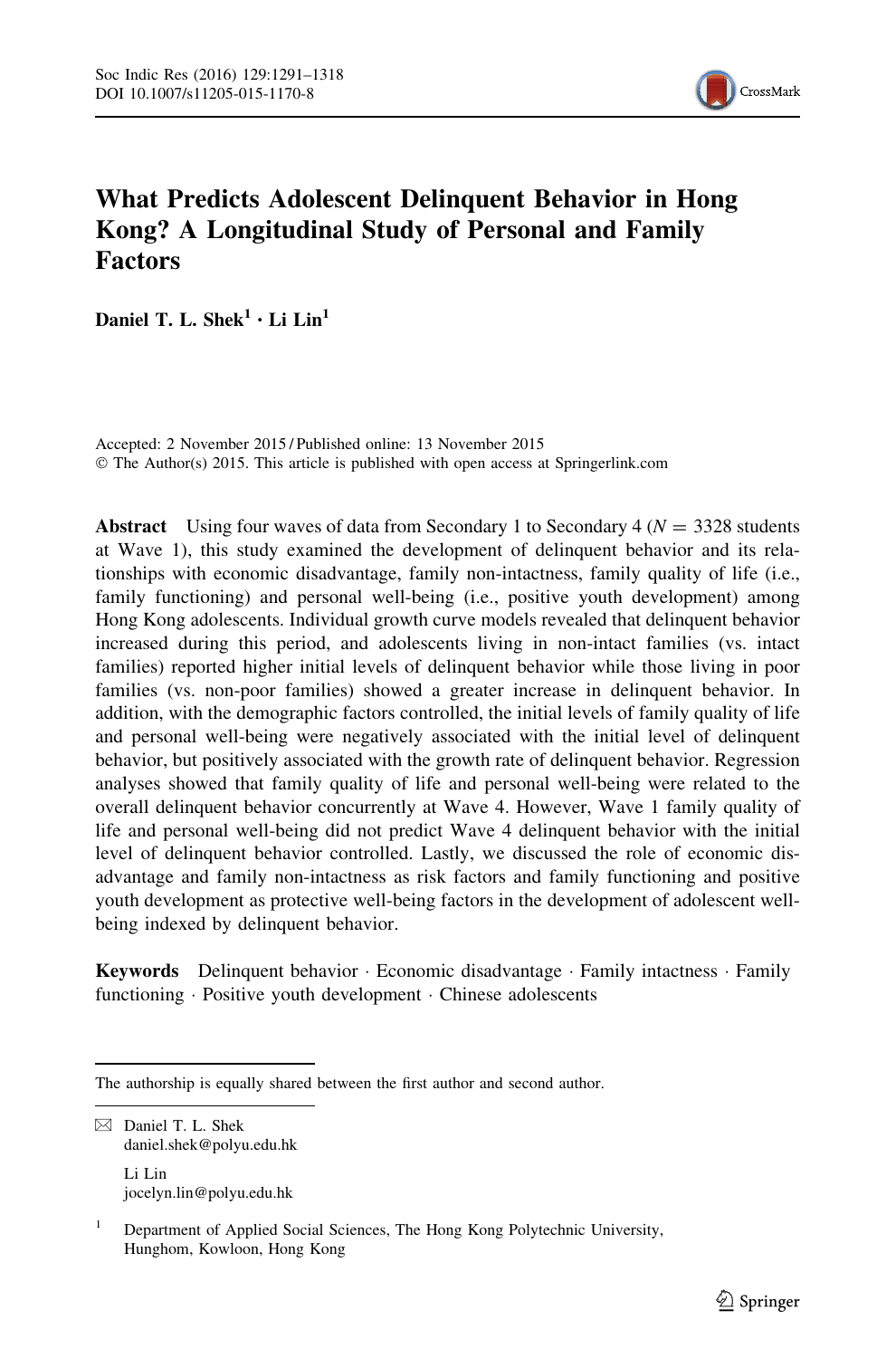### 1 Introduction

Delinquent behavior increases during adolescence, especially early adolescence, in both the Western (e.g., Farrell et al. [2005](#page-24-0); Overbeek et al. [2001\)](#page-25-0) and Chinese contexts (Shek and Yu [2012;](#page-26-0) Shek and Lin [2014a\)](#page-26-0). Many studies have been conducted to identify risk and protective factors of delinquent behavior during adolescence (e.g., Jessor et al. [2003;](#page-24-0) Jessor and Turbin [2014\)](#page-24-0). For the risk factors that enhance the likelihood of delinquent involvement, family adversity in terms of economic disadvantage (see McLoyd et al. [2009](#page-25-0) for a review) and family disruption (see Lansford [2009](#page-25-0) for a review) is strongly emphasized in the previous literature. Although many studies have examined the association between family adversity and delinquent behavior at a single point, few studies have looked at whether economic disadvantage and family disruption influence the developmental trajectory of delinquent behavior over the adolescent years. For the protective factors that lower the likelihood of delinquent involvement, family functioning (Schwartz et al. [2005;](#page-26-0) Shek [2002b\)](#page-26-0) and positive youth development (Benson et al. [2006;](#page-23-0) Geldhof et al. [2014;](#page-24-0) Sun and Shek [2010,](#page-26-0) [2012](#page-26-0)) have been proposed to be the relevant family and personal wellbeing factors. Nevertheless, longitudinal research examining their long-term effects on delinquent behavior, especially in non-Western contexts, is still lacking.

As suggested by Bongers et al. ([2004\)](#page-23-0), investigation of delinquent behavior at any single point during adolescence may limit our understanding of the phenomena. Therefore, we investigated the risk factors (i.e., economic disadvantage and family non-intactness) and protective factors (i.e., family functioning and positive youth development) using four waves of data from a large sample of Hong Kong Chinese adolescents in this study. First, we examined how these risk factors and protective factors were related to the initial level (Wave 1) and developmental trajectory of delinquent behavior across four waves. Next, we examined how these factors concurrently (Wave 4) and longitudinally predicted delinquent behavior (Wave 1 factors predicting Wave 4 delinquent behavior).

#### 1.1 Developmental Trajectory of Delinquent Behavior

The developmental perspective of delinquent behavior concerns the question of how delinquent behavior develops as a function of time or age. It appears to be a consensus that a notable increase occurs when children transit into adolescence, while a decline occurs when they transit to adulthood (e.g., Deković et al.  $2004$ ; Overbeek et al.  $2001$ ). For example, based on parent-reports of 1302 adolescents, Overbeek et al. ([2001\)](#page-25-0)'s study showed that early adolescents had lower levels of delinquent behavior than mid-adolescents, while late adolescents had higher levels than adults. Longitudinal assessment of different cohorts of adolescents provides even more convincing evidence. For example, Stanger et al. [\(1997](#page-26-0)) examined parent-report delinquent behavior of seven birth cohorts of Dutch children across five times at 2-year intervals and found support that delinquent behavior boosts during adolescence.

Compared to the abundance of research in Western adolescents, research is unfortunately limited in Chinese adolescents who, however, account for over 14.8 % of the world total population (World Health Organization [2010\)](#page-27-0). Jessor et al. [\(2003](#page-24-0))'s study comparing mainland China with the United States showed that Chinese adolescents demonstrated lower levels of problem behavior (i.e., problem drinking, cigarette smoking, and general delinquency). However, with a single wave of assessment, the findings were unable to portray the developmental course of delinquent behavior. In Hong Kong, a pioneer study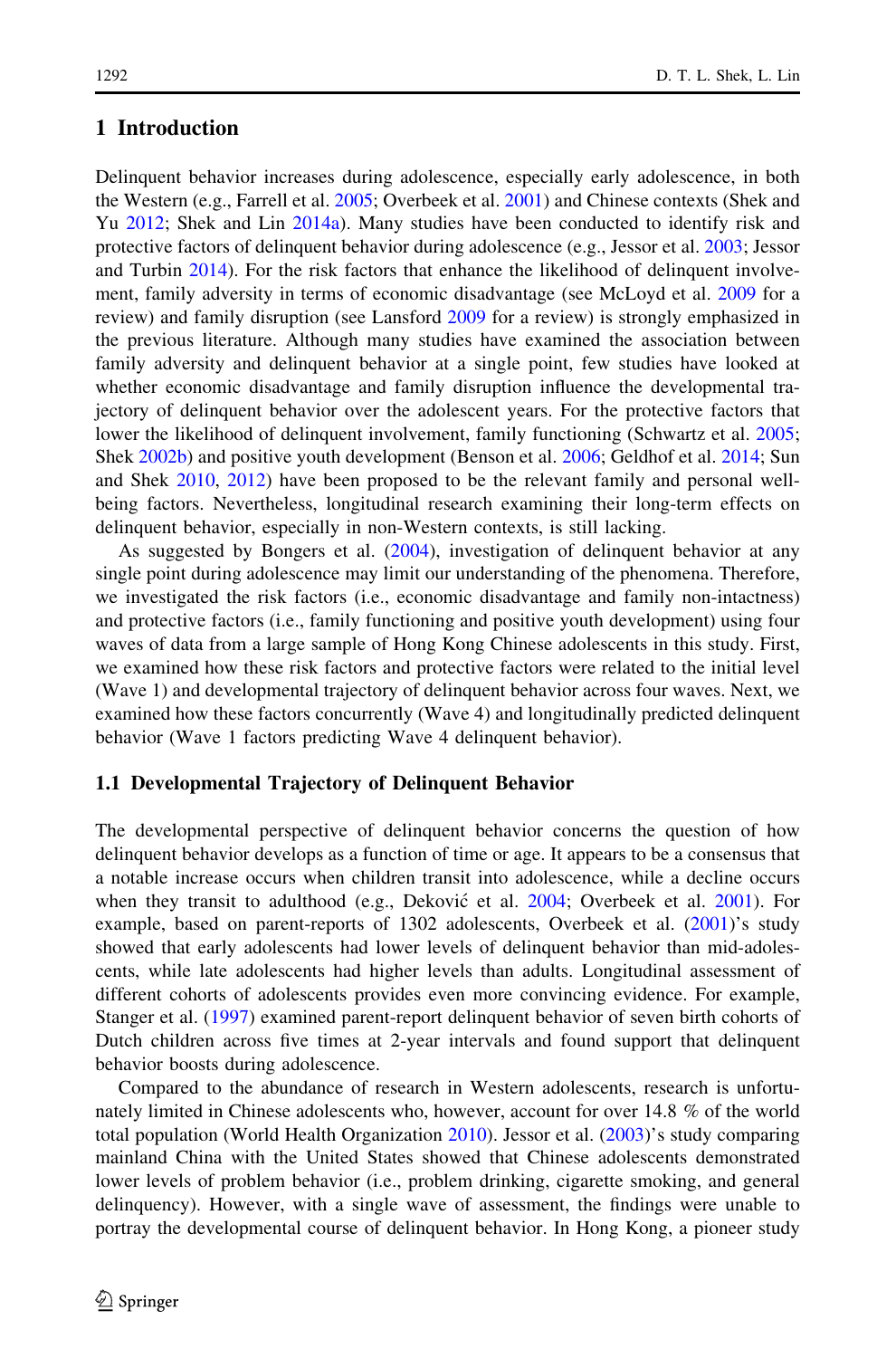has tracked the developmental trend of delinquent behavior over 5 years of secondary school across eight waves of assessment (Shek and Yu [2012](#page-26-0)). An increasing trend was observed from Secondary 1 to Secondary 5. Nonetheless, there is a dearth of study examining any individual differences in the rate of change of delinquent behavior. Specifically, it is still unclear whether risk factors that enhance delinquent engagement will be associated with faster increase of delinquent engagement and protective factors that reduce delinquent level will be associated with slower increase during adolescence.

#### 1.2 Risk Factors: Economic Disadvantage and Family Non-intactness

Among the risk factors that account for the heightened level of delinquent behavior, two of them are of our central interest. One is economic disadvantage and the other is family nonintactness. Experiencing poverty is linked to an increased likelihood that adolescents will show delinquent behavior (Mcloyd [1998](#page-25-0); Mcloyd et al. [2009](#page-25-0)). From the social control perspective (Hirschi [1969\)](#page-24-0), poor families may not be able to provide sufficient resource, experience, and support constructive for shaping social bonding of adolescents (e.g., parent–child bonding; school bonding), whereas good bonding implies adherence to conventional rules and values. Therefore, adolescents from poor families might demonstrate more norm-breaking or antisocial acts than do those from families without economic difficulties. From the family stress perspective (Conger and Conger [2008](#page-24-0)), economic hardship arouses parents' stress, which dampens their well-being, marital relationship and eventually effective parenting. The maladaptive family dynamics, especially disruptive parenting, further puts poor adolescents at greater risk of delinquent involvement.

However, the studies that focused on how poverty was associated with the level of delinquent behavior yield discordant results (Mcloyd et al. [2009](#page-25-0)). Pagani et al. ([1999\)](#page-25-0)'s study found a direct link between poverty (e.g., low family income) and delinquency in 16-year-old boys. Yet such direct association was not significant in many other studies (e.g., Conger et al. [1994](#page-24-0); Gonzales et al. [2011\)](#page-24-0). Shek and Lin ([2014b](#page-26-0))'s study in a Hong Kong sample revealed little difference in delinquent behavior between adolescents from the families that were receiving government welfare due to economic hardship and adolescents from the families without receipt of government welfare.

Do such non-significant associations indicate that economic disadvantage has no impact on adolescent delinquent behavior? This conclusion may be too hasty without probing into how economic disadvantage affects the developmental course of delinquent behavior. The boost of delinquent behavior during adolescence probably relates to adolescents' transitional challenges in diverse domains (i.e., physical, cognitive, socio-emotional domains). Poverty presumably exacerbates the challenge to cope with difficulties among adolescents whose families are unable to offer them with relevant resource, experience and service (Murry et al. [2011\)](#page-25-0). Consequently, poor adolescents might increase their delinquent involvement faster than non-poor adolescents. Unfortunately, compared with the heated discussion on the relationship between economic disadvantage and the level of adolescent delinquent behavior, scanty research has examined its relationship with the developmental trajectory of delinquent behavior.

In addition to economic disadvantage, family non-intactness is also a potential risk factor for juvenile delinquency. Compared with intact families (i.e., living with two biological parents), adolescents from non-intact families (i.e., at least one biological parent is missing) often demonstrated higher levels of delinquent behavior (e.g., Jolliffe [2013](#page-25-0); Shek and Leung [2013;](#page-26-0) Vanassche et al. [2014\)](#page-26-0). Lack of physical and psychological parental control may be one of the primary factors leading to this observation (Demuth and Brown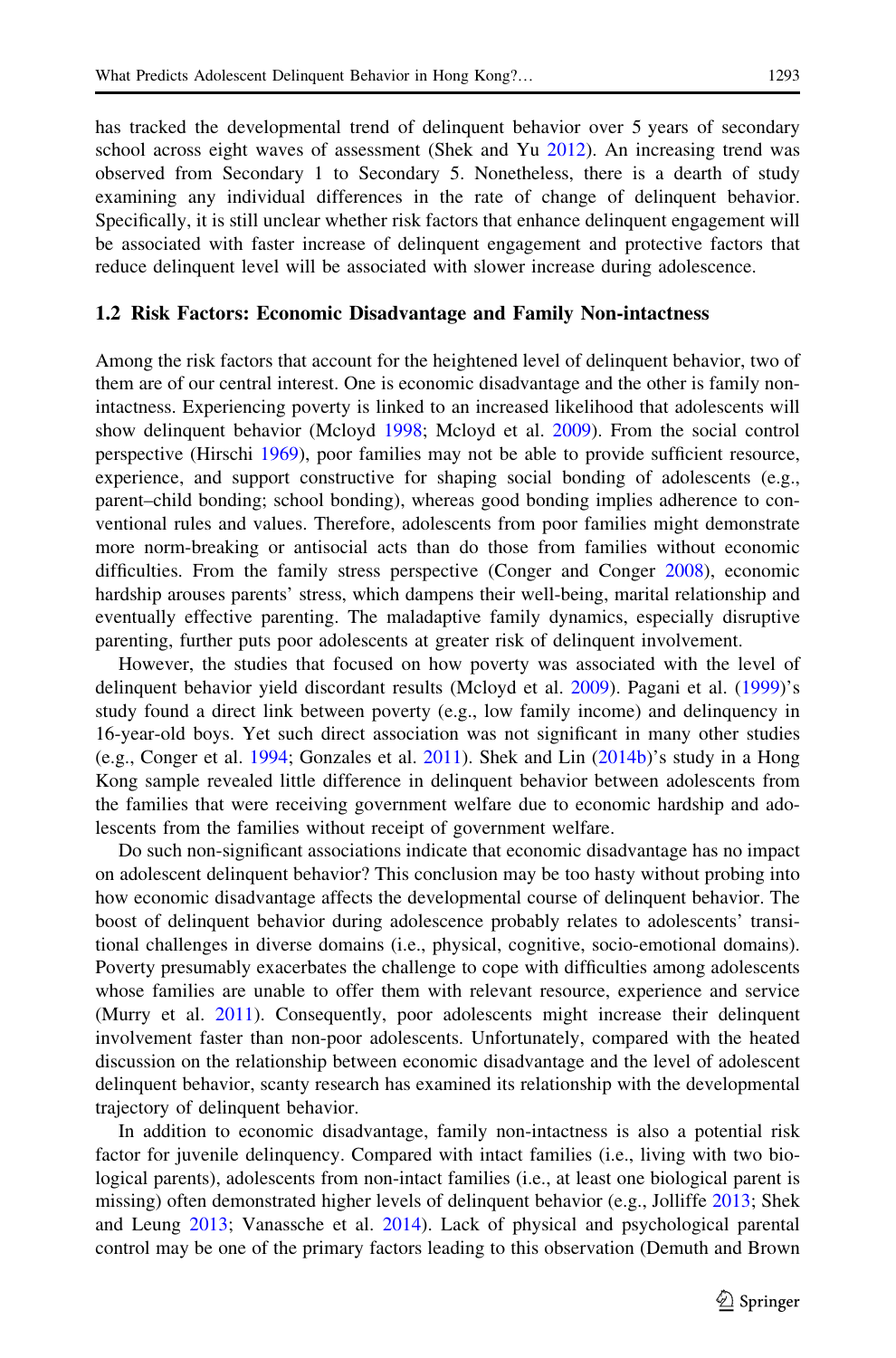[2004;](#page-24-0) Rebellon [2002\)](#page-25-0). Parents in non-intact families are less likely to provide adequate parental control and supervision or set up appropriate rules and regulations, possibly due to their high involvement in working for a living or their distress resulting from marital failure and livelihood difficulties. Because of insufficient parental involvement, parent– child closeness might be weakened in non-intact families, while intimate parent–child relationship serves as an indirect control. Adolescents having a close relationship with their parents will care about parents' expectation on adherence to conventional rules, which prevents adolescents from delinquent involvement (Hirschi [1969](#page-24-0); Hoeve et al. [2012\)](#page-24-0). In addition, exposure to inter-parental conflict in non-intact families may also put adolescents at risk (Lansford [2009\)](#page-25-0). In particular, a hostile family environment with overt conflicts may drive adolescents associated with delinquent peer, from whom they learn to conduct delinquent acts (Rebellon [2002](#page-25-0)).

Similar to the case of economic disadvantage, research on the effect of family intactness has mainly been conducted to examine the level of delinquent behavior (e.g., Jolliffe [2013;](#page-25-0) Shek and Leung [2013\)](#page-26-0), while much remains unknown about how it affects developmental trajectory. For an exception, VanderValk et al. ([2005\)](#page-26-0) investigated the trajectories of externalizing behavior problems including delinquent behavior in 12–24 year olds. They found that although more externalizing behavior problems were observed in youngsters from divorced families as compared to those from intact families over time, the developmental patterns over 3 years were similar regardless of family structure. However, it is still possible that similar to poor families, non-intact families could not provide adequate social resources and support to help adolescents conquer their challenges in the transition or control their increasing delinquent impulsivity. In this case, the growth of delinquent behavior in adolescents from non-intact families might be greater. Thus, more research is needed to identify whether the growth rate of delinquent behavior varies by family intactness.

#### 1.3 Protective Factors: Family Functioning and Positive Youth Development

Despite the heightened level of delinquent behavior during adolescence, previous research has suggested that healthy family functioning and positive youth development are linked to a lower level of delinquent behavior. Family functioning pertains to the quality of family life as a whole, including yet beyond the dyadic relationship (Shek [2002a,](#page-26-0) [b](#page-26-0)). While healthy family functioning is characterized by strong connectedness, open communication, and mutuality from a Western perspective (Quatman [1997\)](#page-25-0), strong connectedness, mutuality, absence of conflicts, interpersonal harmony, and positive parent–child relationship are intrinsic to the Chinese culture (Shek [2002a\)](#page-26-0).

Does family functioning matter on adolescent delinquent behavior? It is argued that the impacts of family functioning factors decline over the adolescent period due to the rising counterinfluence of peer group (Reitz et al. [2006\)](#page-25-0). Through modelling and reinforcement, association with deviant peers is often regarded as a major cause of adolescent problem behavior (e.g., Ary et al. [1999;](#page-23-0) Fergusson et al. [2002\)](#page-24-0). Adolescents with friends having higher levels of delinquent behavior are more likely to engage in delinquent behavior (e.g., Brendgen et al. [2000\)](#page-23-0). In some studies, peer group factors outperformed family functioning factors when predicting adolescent delinquent behavior (e.g., Ary et al. [1999;](#page-23-0) Reitz et al. [2006\)](#page-25-0).

Nonetheless, there are also many studies indicating that family factors remain significant for the behavioral adjustment of teenagers (e.g., Buehler [2006](#page-23-0); Galambos et al. [2003](#page-24-0)). Maladaptive family environment may have a unique contribution to the adolescent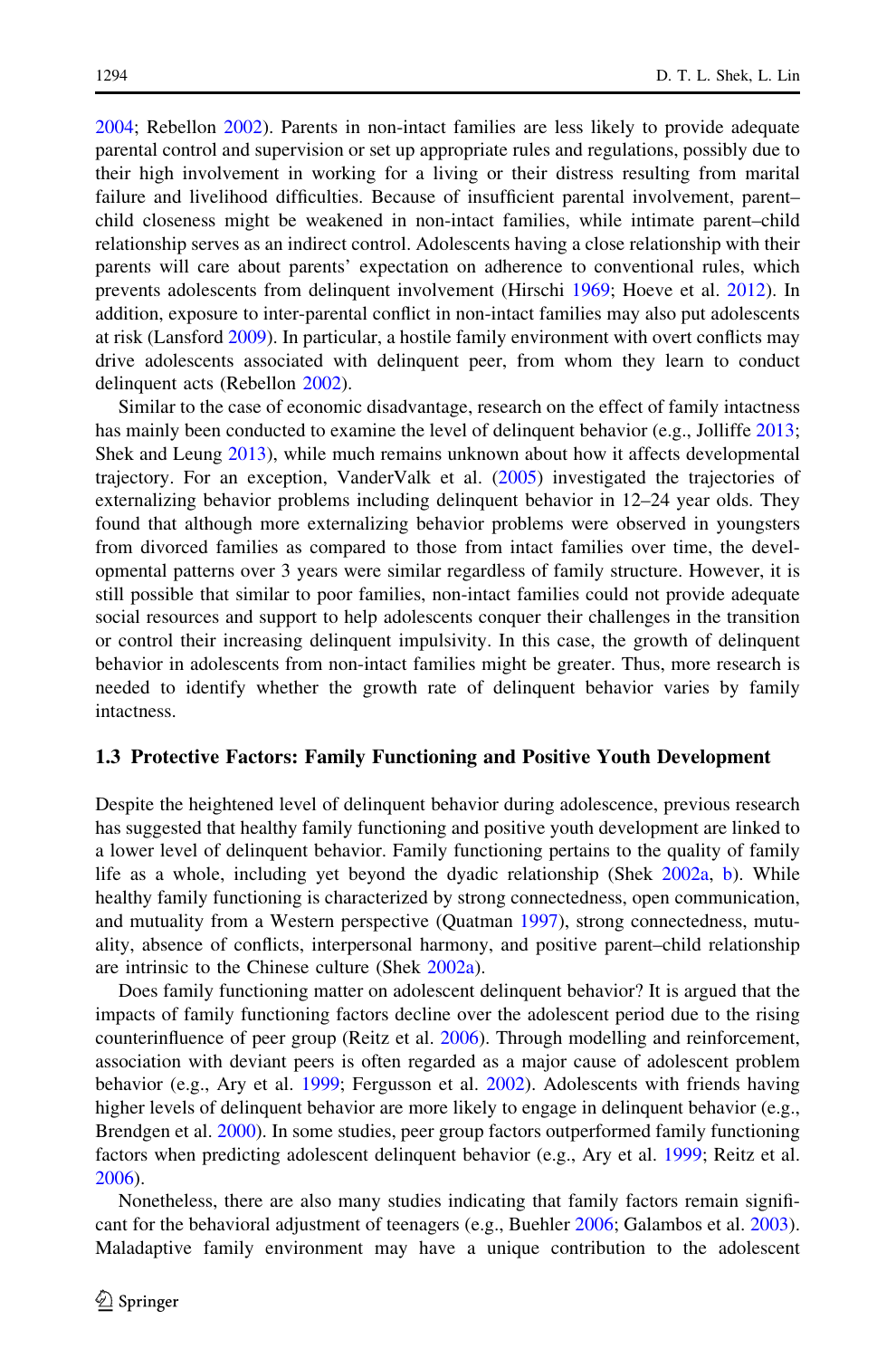delinquent behavior above and beyond the peer group influence (e.g., Buehler [2006](#page-23-0)). Furthermore, it may increase the opportunity of associating with deviant peer, which further increases the delinquent acts of the adolescents (e.g., Kim et al. [1999](#page-25-0)). According to the social control perspective (Hirschi [1969](#page-24-0)), better perceived family functioning helps to shape a stronger bonding with family, which prevents adolescents from delinquent involvement (Hoeve et al. [2012\)](#page-24-0). In particular, a warm and harmonious family climate facilitates adolescents' internalization of conventional norms expected by parents, which possibly reduces the likelihood to engage in norm-breaking and risk behavior even without the presence of parents. Furthermore, effective communication and mutual support among family members enable parents to sanction offspring's problem behavior timely. To illustrate, open communication enables parents to obtain knowledge of adolescents, inform them the appropriateness of behavior, and regulate their behavior accordingly (Pardini et al. [2008](#page-25-0)).

Regarding personal well-being, the construct of positive youth development is derived from the positive youth development perspective (Benson et al. [2006;](#page-23-0) Lerner et al. [2012;](#page-25-0) Roth and Brooks-Gunn [2003\)](#page-26-0) which maintains that all youth have personal strengths or potential to be developed. Rather than focusing on managing youth problems, this perspective advocates optimizing youth positive functioning. It maintains that fostering adolescents' myriad developmental assets in individual and context could enhance the likelihood of thriving and lessen the likelihood of problem behavior (Benson et al. [2006;](#page-23-0) Lerner et al. [2012](#page-25-0)). These developmental assets serve to buffer life stress during adolescence, which possibly renders adolescents less likely to externalize their stress to delinquent behavior (Shek et al. [2011a](#page-26-0)). By reviewing 25 high-quality positive youth development programs in the United States, Catalano et al. [\(2004\)](#page-23-0) revealed that 96 % of the programs showed effectiveness in minimizing problem behavior. This is also the case in Hong Kong, where the large-scale project (i.e., Positive Adolescent Training through Holistic Social Programmes; Project P.A.T.H.S.) conducted to nurture Hong Kong adolescents' developmental assets has shown to reduce the growth of delinquent behavior during adolescence (Catalano et al. [2012](#page-23-0); Shek and Yu [2012\)](#page-26-0).

Empirically speaking, results based on the cross-sectional research are roughly consistent, with family functioning and positive youth development being negatively associated with delinquent behavior. As to family functioning, Delsing et al. [\(2005\)](#page-24-0) showed that the general levels of perceived justice and trust among family members negatively predicted adolescents' levels of problem behavior. Another study in Hong Kong (Shek [2002b](#page-26-0)) also showed that good family functioning characteristic of higher level of communication and support while lower level of conflict at the systematic level was associated with lower level of delinquent behavior.

As to positive youth development, its inverse association with adolescent problem behavior was exemplified in Geldhof et al.'s [\(2014](#page-24-0)) study based on eight waves of data (Grade 5–12) when it was measured in terms of 5Cs model—competence, confidence, character, caring, and connection (Lerner et al. [2012;](#page-25-0) Roth and Brooks-Gunn [2003](#page-26-0)). Additionally, it was observed in a Hong Kong study on 7975 Secondary 1 students (Sun and Shek [2010](#page-26-0)) and replicated with these students 1 year later (Sun and Shek [2012](#page-26-0)), when it was assessed in terms of Catalano et al. ([2004\)](#page-23-0)'s proposed 15 developmental assets bonding, resilience, cognitive competence, emotional competence, social competence, behavioral competence, moral competence, self-determination, self-efficacy, clear and positive identity, belief in the future, spirituality, development of prosocial norms, opportunities for prosocial involvement, and recognition for positive behavior.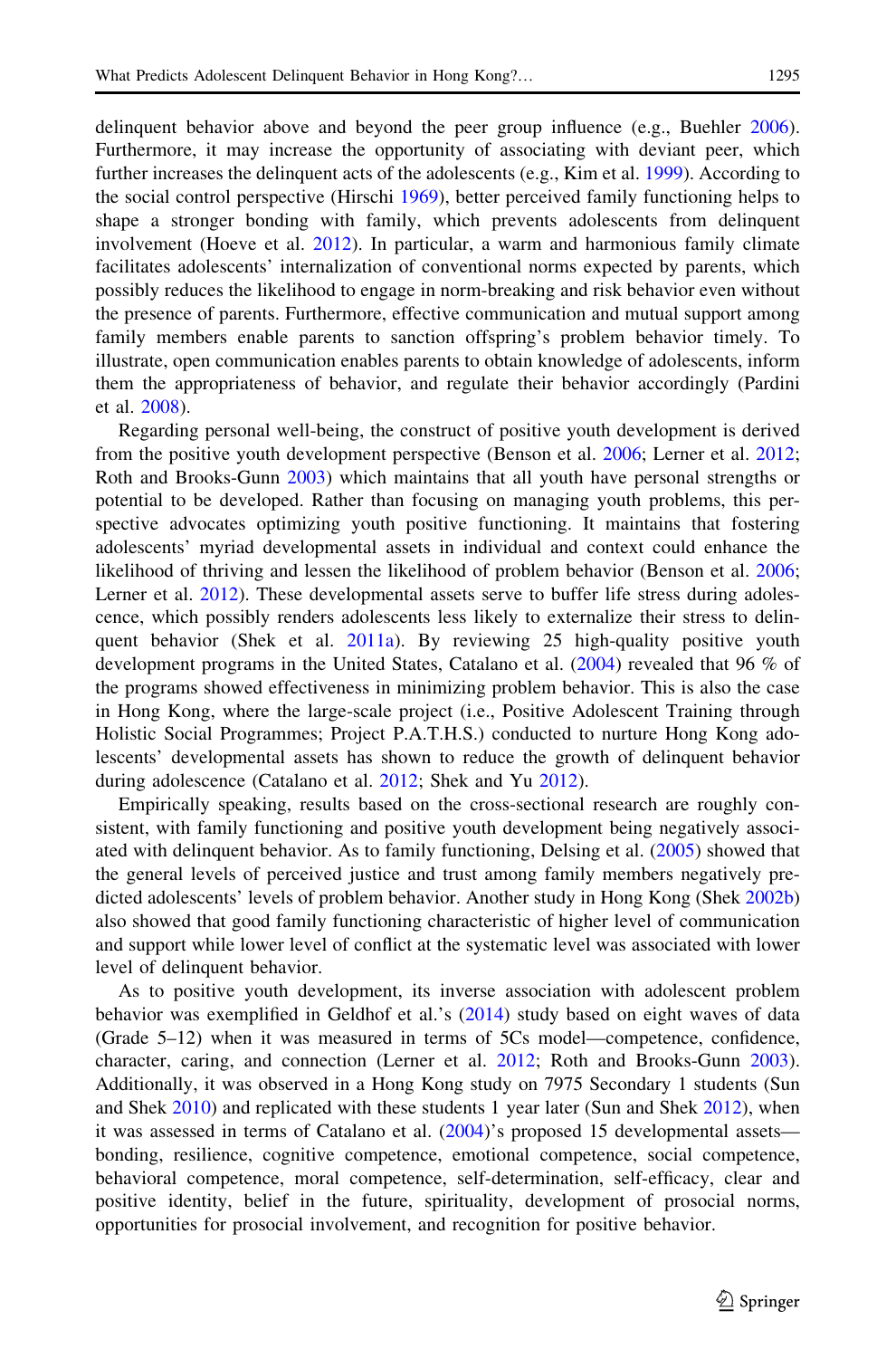Nevertheless, there remains a large knowledge gap about the longitudinal effects of family functioning and positive youth development on adolescent delinquency. Theoretically, good family quality of life and positive youth development protect adolescents from vulnerability to risks and lay the groundwork for long-term adolescent behavioral adjustment (Benson et al. [2006](#page-23-0); Lerner et al. [2012](#page-25-0); Marsiglia et al. [2009](#page-25-0); Pettit et al. [1997;](#page-25-0) Sun and Shek [2013](#page-26-0)). However, there are two unresolved issues. For the one thing, similar to the case of risk factors, scanty research has investigated how early family functioning and positive youth development predict the change of delinquent behavior over the adolescent years. Yet a few studies have suggested that better individual functioning and family functioning predict the adaptive trajectory of behavioral adjustment in adolescence. To illustrate, Hoeve et al. ([2008](#page-24-0))'s study revealed that neglectful parenting was related to up-and-down and serious persisting pattern of delinquency while authoritarian parenting was related to serious persisting pattern of delinquency compared to nondelinquent trajectory. Galambos et al. [\(2003](#page-24-0))'s study found that parental behavioral control was associated with a smaller increase of problem behavior. These studies, however, focused on the dyadic level of family functioning alone, which might not be able to fully capture the quality of family life at a systematic level. Additionally, in the Project P.A.T.H.S., researchers (Shek and Yu [2012](#page-26-0)) found that participating students demonstrated a slower increase of delinquent behavior than did their control counterparts without receiving treatment. This study, however, did not assess positive youth development directly.

Besides, the direction of effect represented by the association remains unclear given that most of the research to date is cross-sectional. Sun and Shek [\(2012\)](#page-26-0) raised the concern that cross-sectional research could not exclude the alternative explanation that adolescent problem dampens positive youth development. This possibility is also applicable to the relationship between family functioning and adolescent delinquent behavior (Shek [2005](#page-26-0)). The longitudinal relationship between family functioning and delinquent behavior has been seldom documented in the extant literature. One exception conducted by Shek and Lin ([2014a](#page-26-0)) found 1-year and 2-year prediction of family functioning on adolescent delinquent behavior, and the other conducted by Shek [\(2005](#page-26-0)) found longitudinal effect of family functioning for females (not males) but he only studied poor adolescents. The longitudinal relationship between positive youth development and adolescent problem behavior documented in previous literature was not always inverse as theoretically assumed. Using the first two waves of data from the 4-H Study of Positive Youth Development, Jelicic et al. ([2007\)](#page-24-0) found that positive youth development in Grade 5 predicted a lower level of problem behavior (i.e., substance use and delinquency) in Grade 6. However, Lewin-Bizan et al. ([2010a](#page-25-0))'s study using four waves of data (Grade 5–8) in this project revealed that early positive youth development did not predict later delinquent behavior. Similarly, Shek and Lin [\(2014a](#page-26-0)) did not find the long-term prediction of positive youth development.

Against this background, we investigated not only the concurrent associations of these protective factors and delinquent behavior but also the long-term prediction of these protective factors in this study. The outcomes of interest include both the level of delinquent behavior and developmental course of delinquent behavior. First, many cross-sec-tional studies were conducted in early adolescence (Shek [2005;](#page-26-0) Shek and Lin [2014a](#page-26-0); Sun and Shek [2010](#page-26-0), [2012\)](#page-26-0), with the links unclear in middle adolescence. Thus we could use the assessment of Secondary 4 students to test whether family functioning and positive youth development are inversely associated with delinquency when adolescents grow older. Second, considering the scanty and mixed results of the longitudinal effects of family functioning and positive youth development on the level of delinquent behavior, we examined them in this study. It would be also intriguing to explore whether their predictive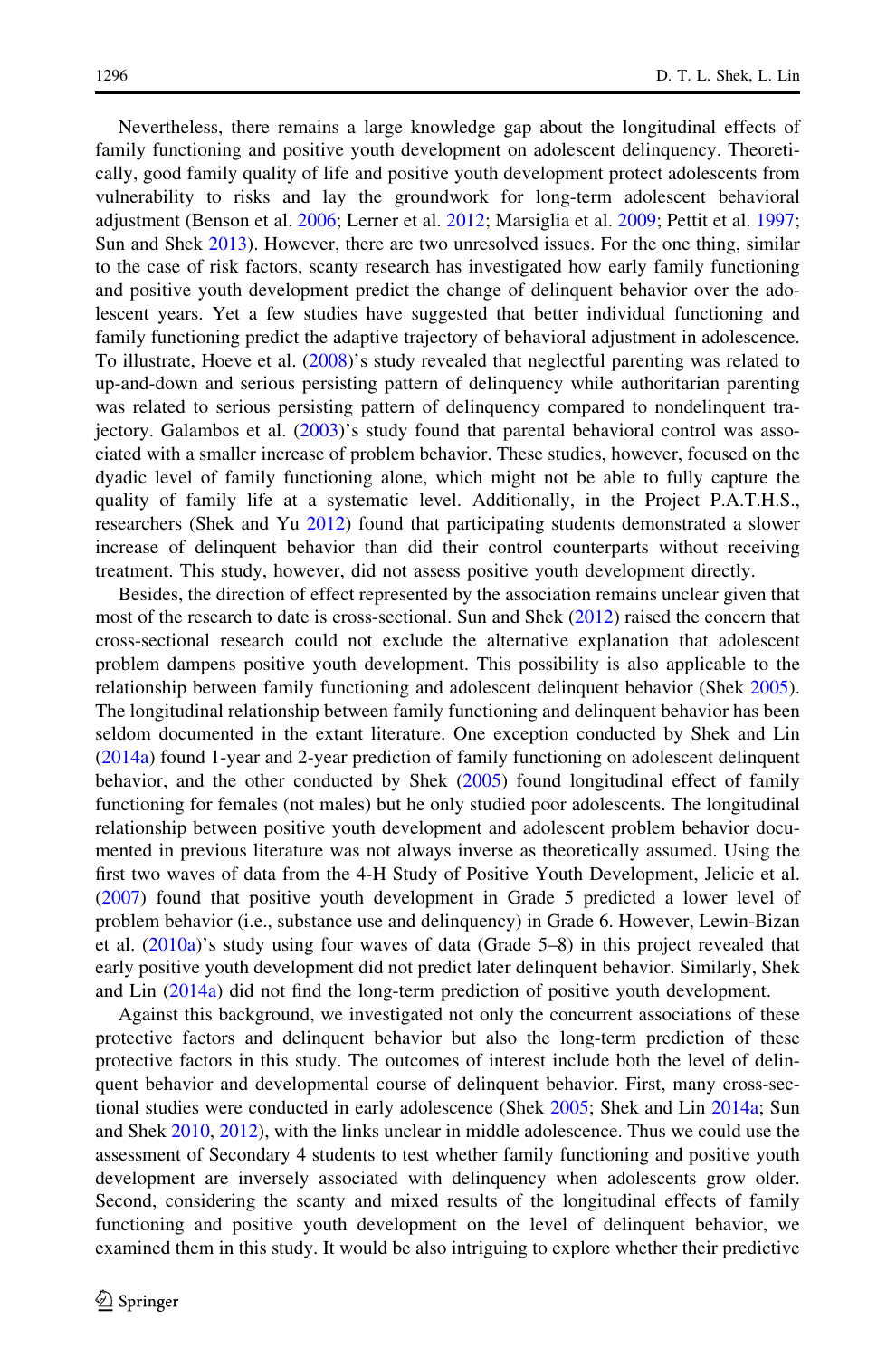power would remain over a longer period of time (i.e., 3 years). Lastly, we had an additional interest about how family functioning and positive youth development in the initial level predict the developmental course of delinquent behavior in subsequent years.

#### 1.4 Current Research

The primary objective of the current research was to understand adolescent delinquent behavior from a developmental perspective. To achieve this objective, we assessed a large sample of Hong Kong Chinese adolescents over 4 years approximately annually. With individual growth curve, we first examined the shape of the growth curve of delinquent behavior with an expectation of an increasing trend over 4 years (Hypothesis 1).

Next, we particularly investigated whether economic disadvantage (i.e., receiving Comprehensive Social Security Assistance or not) and family intactness (after controlling age and gender) would be associated with the initial level and growth rate of delinquent behavior (i.e., how fast the delinquent behavior increased or decreased over time). On the basis of the literature described above (e.g., Lansford [2009;](#page-25-0) Mcloyd et al. [2009\)](#page-25-0), we generally hypothesized that adolescents growing up in families with adversity would show more delinquent behavior. Specifically, we sought to test two hypotheses on the initial level.

Hypothesis 2a: Adolescents from poor families would have higher initial levels of delinquent behavior than those from non-poor families.

Hypothesis 2b: Adolescents from non-intact families would have higher initial levels of delinquent behavior than those from intact families.

Given a dearth of evidence reporting how the change of delinquent behavior differs among adolescents from different families, we explored whether the shape of the growth curve of delinquent behavior differs according to economic disadvantage and family intactness. In the individual growth curve models, we controlled initial age and gender, as previous research has indicated that male and older adolescents are more likely to conduct delinquent behavior than did female and younger adolescents (e.g., Farrell et al. [2005;](#page-24-0) Overbeek et al. [2001;](#page-25-0) Shek and Yu [2012](#page-26-0)). However, effects of initial age and gender on the developmental trajectories of delinquent behavior were open for exploration because of the limited and inconsistent results (Overbeek et al. [2001;](#page-25-0) Shek and Yu [2012](#page-26-0)).

Furthermore, we examined the effects of family functioning and positive youth development on the initial level and growth rate of delinquent behavior beyond the effects of demographic factors. Two additional hypotheses (Hypothesis 3a and 3b) were presented below based on prior research findings (e.g., Jelicic et al. [2007](#page-24-0); Shek [2005](#page-26-0)). Similar to the cases of demographic factors, we explored the relationship of delinquent behavior trajectory with family functioning and positive youth development without specific hypotheses.

Hypothesis 3a: Adolescents with better family functioning have lower initial levels of delinquent behavior relative to those with worse family functioning.

Hypothesis 3b: Adolescents with better positive youth development have lower initial levels of delinquent behavior relative to those with worse positive youth development.

Next, we examined whether the risk factors (i.e., economic disadvantage and family non-intactness) and protective factors (i.e., family functioning and positive youth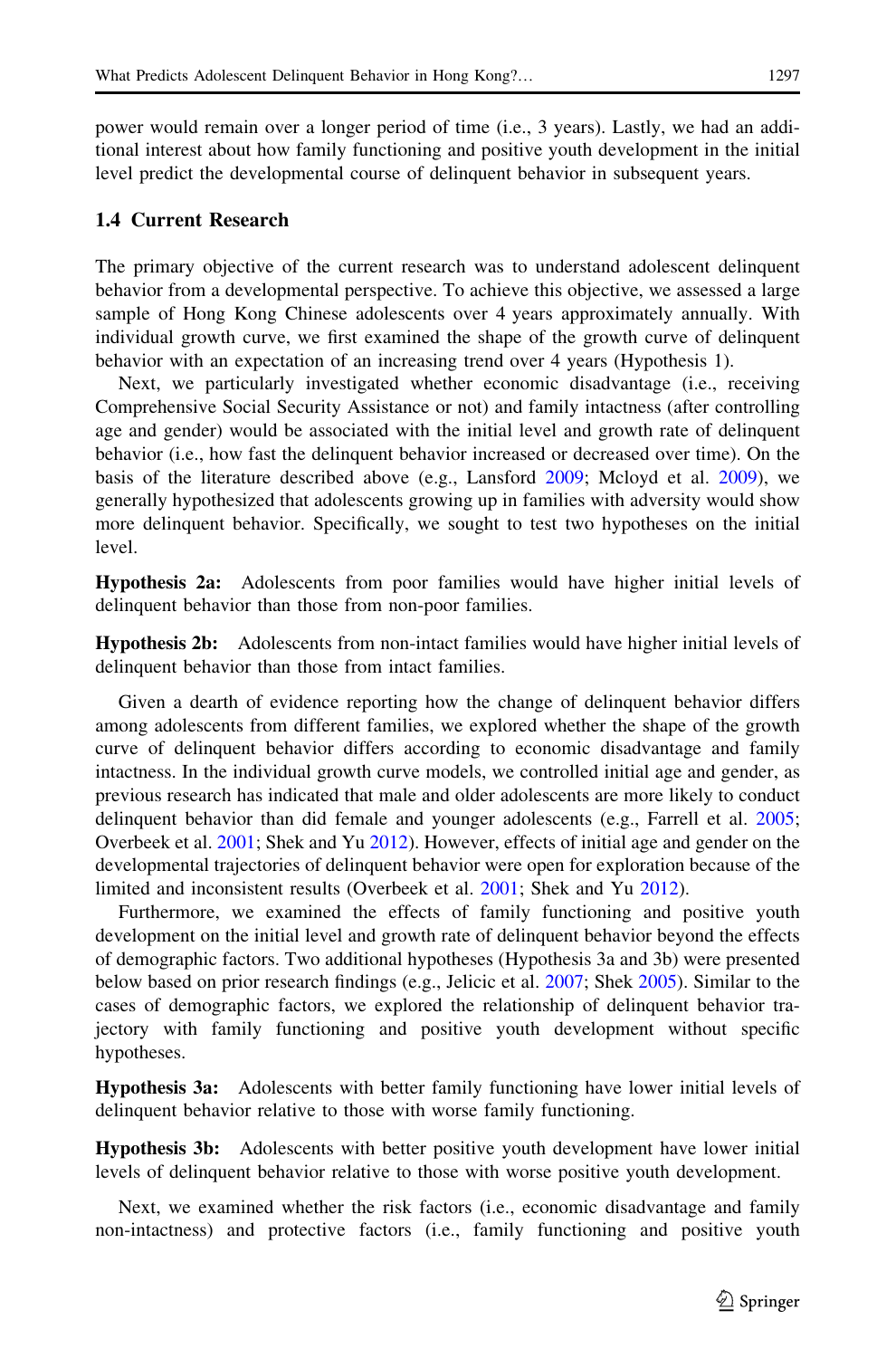development) would predict delinquent behavior concurrently (Wave 4) and longitudinally (Wave 1 variables predicting Wave 4 delinquent behavior). Based on previous literature documenting the harmful impacts of economic disadvantage and family non-intactness (e.g., Lansford [2009;](#page-25-0) Mcloyd et al. [2009\)](#page-25-0) and desirable impacts of family functioning and positive youth development on the level of delinquent behavior (e.g., Jelicic et al. [2007;](#page-24-0) Shek [2005](#page-26-0); Shek and Lin [2014a](#page-26-0); Sun and Shek [2012\)](#page-26-0), we sought to test four additional hypotheses for their concurrent effects (Hypothesis 4a, 4b, 4c, 4d) and four for their longitudinal effects (Hypothesis 5a, 5b, 5c, 5d):

Hypothesis 4a: Economic disadvantage would be positively associated with delinquent behavior at Wave 4;

Hypothesis 4b: Family non-intactness would be positively associated with delinquent behavior at Wave 4;

Hypothesis 4c: Family functioning would be negatively associated with delinquent behavior at Wave 4;

Hypothesis 4d: Positive youth development would be negatively associated with delinquent behavior at Wave 4;

Hypothesis 5a: Economic disadvantage at Wave 1 would predict increased delinquent behavior at Wave 4;

Hypothesis 5b: Family non-intactness at Wave 1 would predict increased delinquent behavior at Wave 4.

Hypothesis 5c: Family functioning at Wave 1 would predict declined delinquent behavior at Wave 4;

Hypothesis 5d: Positive youth development at Wave 1 would predict declined delinquent behavior at Wave 4.

# 2 Methods

### 2.1 Participants and Procedure

The current study included four assessment waves with approximately 1-year intervals, which was drawn from an on-going 6-year longitudinal study. We recruited students from 28 secondary schools randomly selected from all the Government and Aided secondary schools in Hong Kong. At Wave 1, the sample consisted of 3328 adolescents between 10 and 18 years old (Mage  $= 12.59 \pm 0.74$  years; 47.2 % female) from Secondary 1. Parental consent and school consent were obtained before Wave 1 assessment. Student individual consent was also obtained before administration of each wave of assessment. Therefore, there were new participants who volunteered to join the assessment after Wave 1. For the students taking the Wave 1 assessment, most of them continued to join the subsequent assessments, with an attrition rate of 12.7 % (Wave 2), 14.1 % (Wave 3) and 19.4 % (Wave 4). The characteristics of participants are presented in Table [1.](#page-8-0)

Students completed a battery of questionnaires, which included their delinquent behavior, family functioning, positive youth development and other demographic information, during regular school hours in a classroom setting. A trained research was present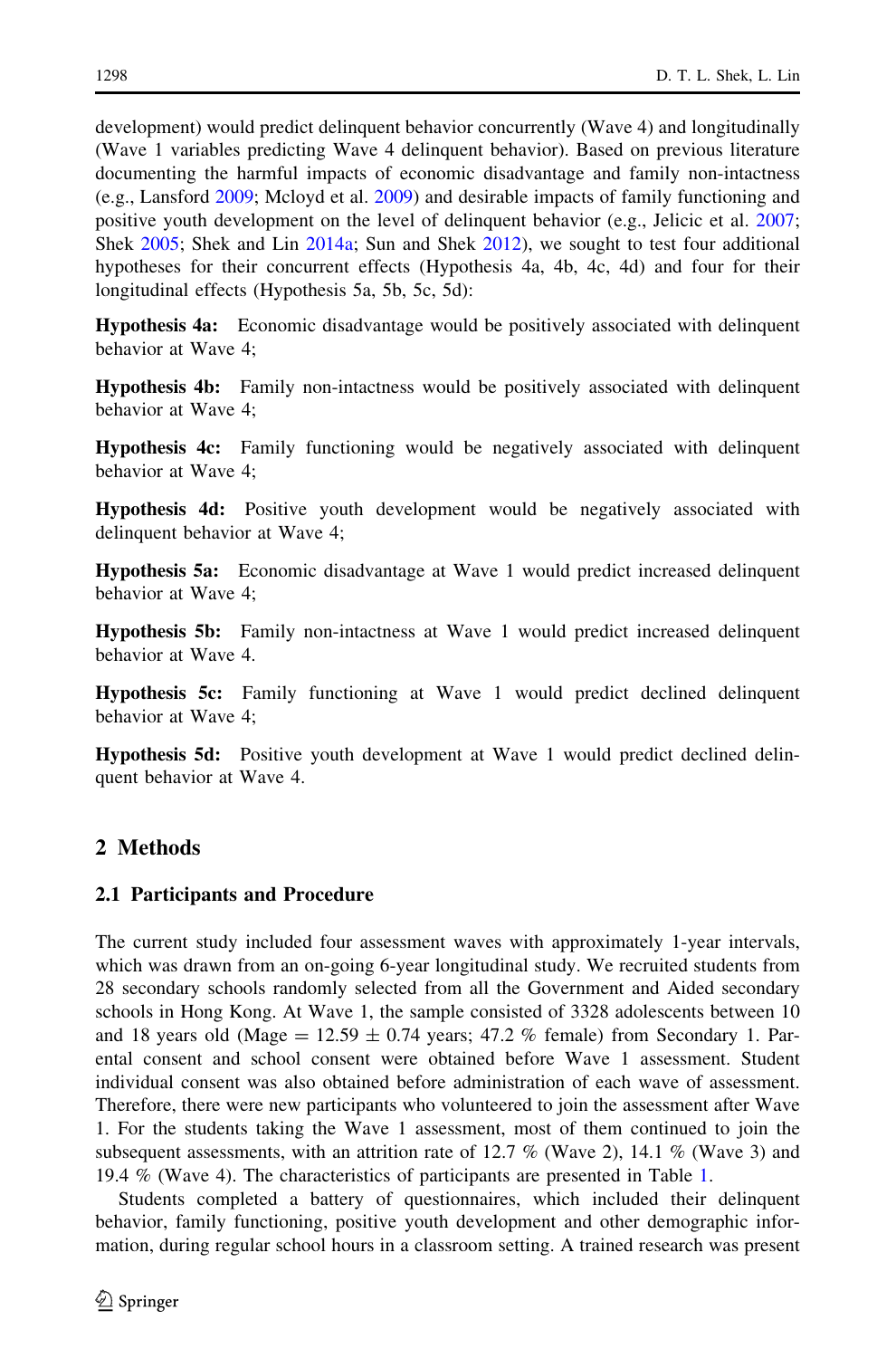<span id="page-8-0"></span>

| Table 1 Data profile across four waves                                                                                                                                                                                 |                             |      |                                              |                  |               |            |        |                |            |      |               |      |                    |          |
|------------------------------------------------------------------------------------------------------------------------------------------------------------------------------------------------------------------------|-----------------------------|------|----------------------------------------------|------------------|---------------|------------|--------|----------------|------------|------|---------------|------|--------------------|----------|
|                                                                                                                                                                                                                        | Wave 1                      | of   | Wave 2                                       | B,               | Wave $2^a$    | of         | Wave 3 | of             | 3ª<br>Wave | of   | Wave 4        | of   | $\ddot{4}$<br>Wave | of       |
| N (participants)                                                                                                                                                                                                       | 3328                        |      | 3638                                         |                  | 2905          |            | 4106   |                | 2858       |      | 3973          |      | 2682               |          |
| Gender                                                                                                                                                                                                                 |                             |      |                                              |                  |               |            |        |                |            |      |               |      |                    |          |
| Male                                                                                                                                                                                                                   | 719                         | 51.7 | 1716                                         | 47.2             | 145           | 49.7       | 1885   | 45.9           | 1433       | 50.1 | 1875          | 47.2 | 1335               | 49.8     |
| Female                                                                                                                                                                                                                 | 572                         | 47.2 | 1864                                         | 51.2             | 1419          | 48.8       | 2185   | 53.2           | 1405       | 49.2 | 2086          | 52.5 | 1337               | 49.9     |
| Economic disadvantage                                                                                                                                                                                                  |                             |      |                                              |                  |               |            |        |                |            |      |               |      |                    |          |
| NOT receiving CSSA                                                                                                                                                                                                     | 2606                        | 78.3 | 2932                                         | 80.6             | 2377          | 81.8       | 3308   | 80.6           | 2339       | 81.8 | 3302          | 83.1 | 2267               | 84.5     |
| Receiving CSSA                                                                                                                                                                                                         | 225                         | 6.8  | 208                                          | 5.7              | 160           | 5.5        | 212    | 5.2            | 147        | 5.1  | 200           | 5.0  | 132                | $^{4.9}$ |
| Family intactness                                                                                                                                                                                                      |                             |      |                                              |                  |               |            |        |                |            |      |               |      |                    |          |
| Intact families                                                                                                                                                                                                        | 2781                        | 83.6 | 2985                                         | 82.1             | 2415          | 83.1       | 3372   | 82.1           | 2396       | 83.8 | 3210          | 80.8 | 2211               | 82.4     |
| Non-intact families                                                                                                                                                                                                    | 515                         | 15.5 | 624                                          | 17.2             | 469           | 16.1       | 715    | 17.4           | 454        | 15.9 | 749           | 18.9 | 466                | 17.4     |
| Divorced but not remarried                                                                                                                                                                                             | 209                         | 6.3  | 256                                          | 7.0              | 199           | 6.9        | 345    | 8.4            | 207        | 7.2  | 350           | 8.8  | 206                | 7.7      |
| Separated but not remarried                                                                                                                                                                                            | 73                          | 2.2  | 78                                           | $\overline{2.1}$ | $\mathcal{O}$ | 2.1        | 95     | 2.3            | 67         | 2.3  | 96            | 2.4  | 68                 | 2.5      |
| Remarried                                                                                                                                                                                                              | $\mathcal{L}^{\mathcal{G}}$ | 3.9  | 168                                          | 4.6              | 116           | $\ddot{ }$ | 189    | 4.6            | 122        | 4.3  | 205           | 5.2  | 125                | 4.7      |
| Others                                                                                                                                                                                                                 | $\overline{a}$              | 3.1  | 122                                          | 3.4              | 9.2           | 3.2        | 86     | $\overline{c}$ | 5.8        | 2.0  | $\frac{8}{2}$ | 2.5  | 67                 | 2.5      |
| <sup>4</sup> The numbers were based on the participants who ever participated in Wave I assessment as only those joining Wave I assessment were included in LMM. The numbers of<br>the students who did not report the |                             |      | corresponding information were not presented |                  |               |            |        |                |            |      |               |      |                    |          |

| ;<br>i |
|--------|
| ne Ce  |
| ì<br>ć |
| í<br>t |
|        |
|        |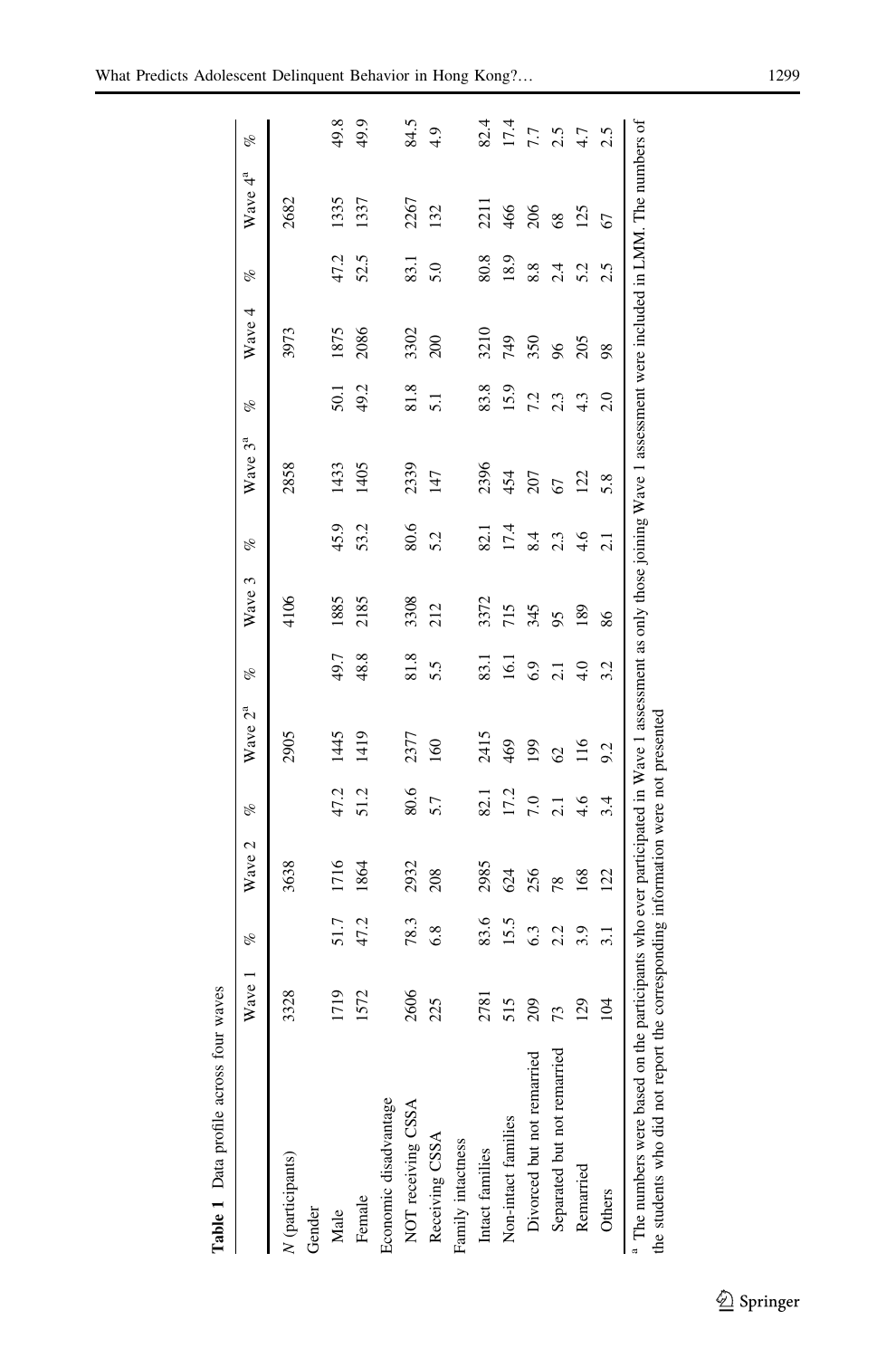during the assessment and emphasized the study purpose and the confidentiality of the data to all the participants.

# 2.2 Instruments

# 2.2.1 Delinquent Behavior

The delinquent behavior scale is comprised of 12 delinquent acts: stealing, cheating, truancy, running away from home, damaging others' properties, assault, having sexual intercourse with others, gang fighting, speaking foul language, staying outside the home overnight without parental consent, strong arming others, and trespassing behavior. Adolescents indicated how often they engaged in these delinquent acts in the past year on a 7-point scale (0 = never, 1 = one to two times; 2 = three to four times; 3 = five to six times;  $4 =$  seven to eight times;  $5 =$  nine to ten times;  $6 =$  more than ten times). Items were averaged to indicate the overall level of adolescents' delinquent engagement. The reliabilities across the four waves were satisfactory,  $\alpha s > .69$ .

# 2.2.2 Family Functioning as an Indicator of Family Quality of Life

Adolescents reported on their perceived family functioning by the abbreviated version of the Chinese Family Assessment Instrument with nine items on a 5-point scale  $(1 = \text{very})$ dissimilar;  $5 = \text{very similar}$ ; Shek [2002a](#page-26-0)). Three facets of family functioning were assessed, which are mutuality (mutual support, love, and concern among family members), communication (frequency and nature of interaction among family members), conflicts and harmony (presence of conflicts and harmonious behavior in the family). After reversing the items of family conflicts, items were averaged to indicate the family quality of life. Higher numbers were indicative of better family functioning. Four waves of assessments demonstrated good reliabilities,  $\alpha s > .90$ .

# 2.2.3 Positive Youth Development as an Indicator of Personal Well-Being

Adolescents reported on their positive youth development with the trimmed version of the Chinese Positive Youth Development Scale (CPYDS; Shek et al. [2007](#page-26-0); Sun and Shek [2010\)](#page-26-0). The CPYDS was developed on the basis of developmental assets proposed by Catalano et al. [\(2004](#page-23-0)), which include bonding, resilience, social competence, recognition for positive behavior, emotional competence, cognitive competence, behavioral competence, moral competence, self-determination, self-efficacy, clear and positive identity, beliefs in the future, prosocial involvement, prosocial norms, and spirituality. Each subscale of developmental asset includes two to three items, with a response format ranging from  $1 =$  strongly disagree to  $6 =$  strongly agree, except spirituality (7-point scale). Items were averaged to indicate the overall positive youth development. The measure was reliable across four waves,  $\alpha s > .96$ .

### 2.2.4 Family Attributes: Economic Disadvantage and Family Intactness

Economic disadvantage was categorized in terms of receiving Comprehensive Social Security Assistance (CSSA) or not. In Hong Kong, CSSA was given to families which had financial difficulties, and has been proved to indicate poor economic well-being (Wong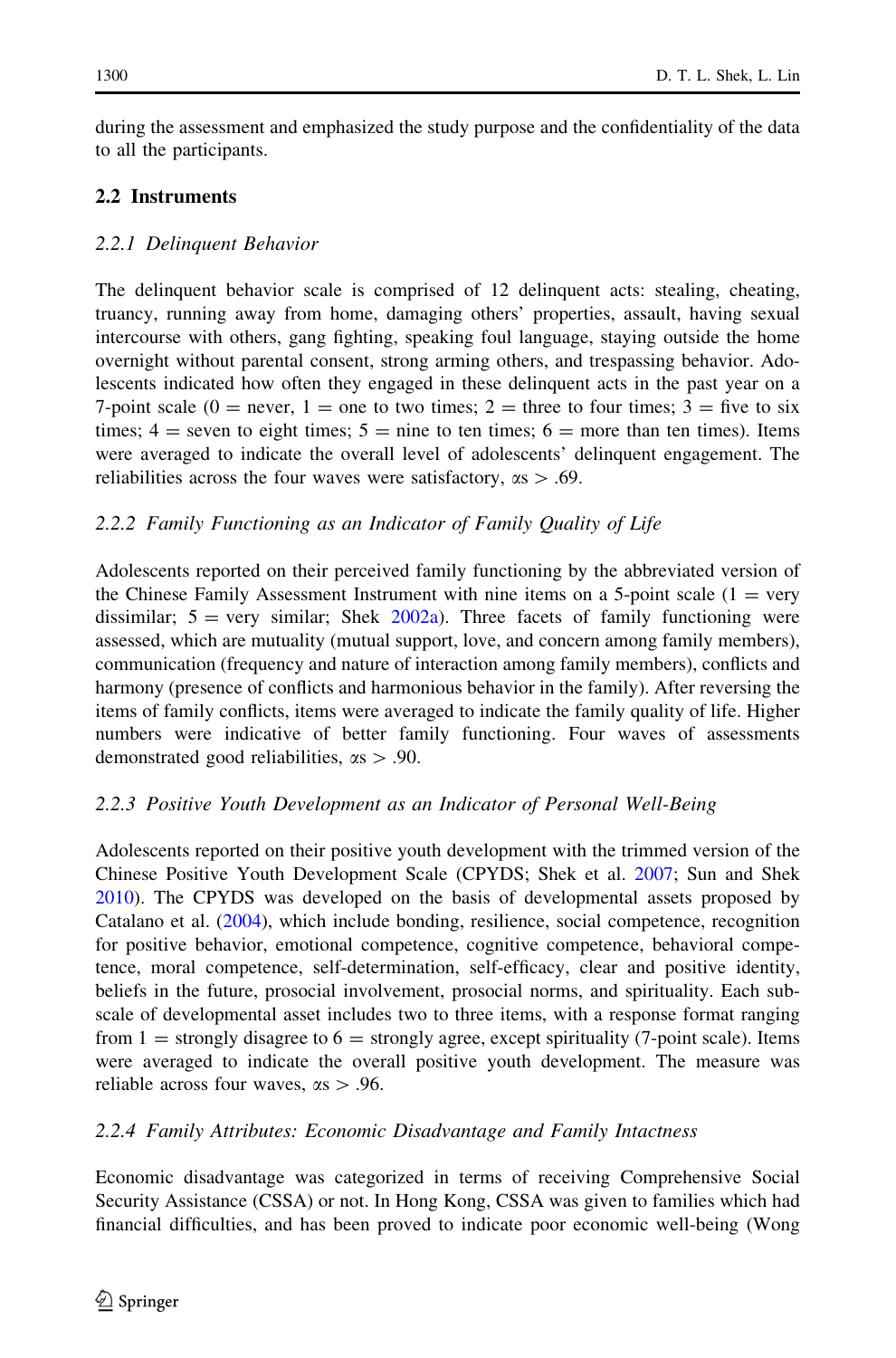[2005\)](#page-26-0). Thus, we used it as a symbol of poverty in the current study. At the initial assessment, among all the participating adolescents, 225 (6.8 %) students reporting receiving CSSA were categorized as having economic disadvantage; while 2606 (78.3 %) students reporting not receiving CSSA were categorized as not having economic disadvantage (see Table [1](#page-8-0)).

Family intactness was indicated by one item about marital status of adolescents' parents  $(1 = \text{divored}$  but not remarried,  $2 = \text{separated}$  but not remarried,  $3 = \text{married}$  (first marriage),  $4 =$  remarried,  $5 =$  others). Adolescents who indicated "first marriage" were categorized as living in intact families, while those who indicated other options were categorized as living in non-intact families. At the initial assessment, among all the participating adolescents, 2781 (83.6 %) adolescents were identified as living in intact families, while 515 (15.5 %) adolescents were identified as living in non-intact families (see Table [1](#page-8-0)). Adolescents who did not report aforementioned information were not included in corresponding analyses using the information.

#### 2.3 Data Analyses Plan

Four questions of our main interest include: (1) developmental trajectory of delinquent behavior; (2) the effects of economic disadvantage and family intactness on the initial status (i.e., Wave 1) and change rate of delinquent behavior; (3) the effects of family functioning and positive youth development on the initial status and change rate of delinquent behavior; (4) concurrent and longitudinal impacts of economic disadvantage, family intactness, family functioning, and positive youth development on adolescent delinquent behavior.

To begin with, individual growth curve modeling (i.e., longitudinal multilevel analyses) was employed to address questions 1 to 3. Individual growth curve can estimate the individual changes over time and examine the effects of individual differences on the initial status and growth rate, which has been commonly used in tracking adolescent development (e.g., Farrell et al. [2005](#page-26-0); Shek and Yu [2012](#page-26-0); VanderValk et al. 2005). In our study, a two-level hierarchical model that nested time (Level 1) within individual (Level 2) was created. Time was coded as  $0 = Wave 1$ ,  $1 = Wave 2$ ,  $2 = Wave 3$ ,  $3 = Wave 4$ . The first level deals with the repeated measures, describing the normative developmental trajectory, including the average within-person initial status and rate of change over time without other predictors involved. The second level taps into the individuals, exploring how individual characteristics affect the initial status and the rate of change of delinquent behavior. We primarily examined the effects of economic disadvantage, family intactness, family functioning and positive youth development with gender and initial age controlled.

We conducted individual growth curve modeling via four steps. First, we estimated unconditional mean model (Model 1) to establish how much of the variance of delinquent behavior could be found at the different levels (i.e., intraclass correlation coefficient or ICC; Singer and Willett [2003](#page-26-0)). This model did not involve any predictors. Second, we estimated an unconditional growth model (Model 2), in which the pattern of change over time was examined. Given only four waves of assessment available, linear change was examined for getting a stable trend. Third, we estimated the conditional model with economic disadvantage and family intactness as major predictors while initial age and gender were controlled (Model 3). Finally, we estimated the conditional model with family functioning and positive youth development as major predictors while other demographic factors were controlled (Model 4). For the level-2 predictors, categorical variables were dummy-coded (gender: female  $= -1$ ; male  $= 1$ ; economic disadvantage: not receiving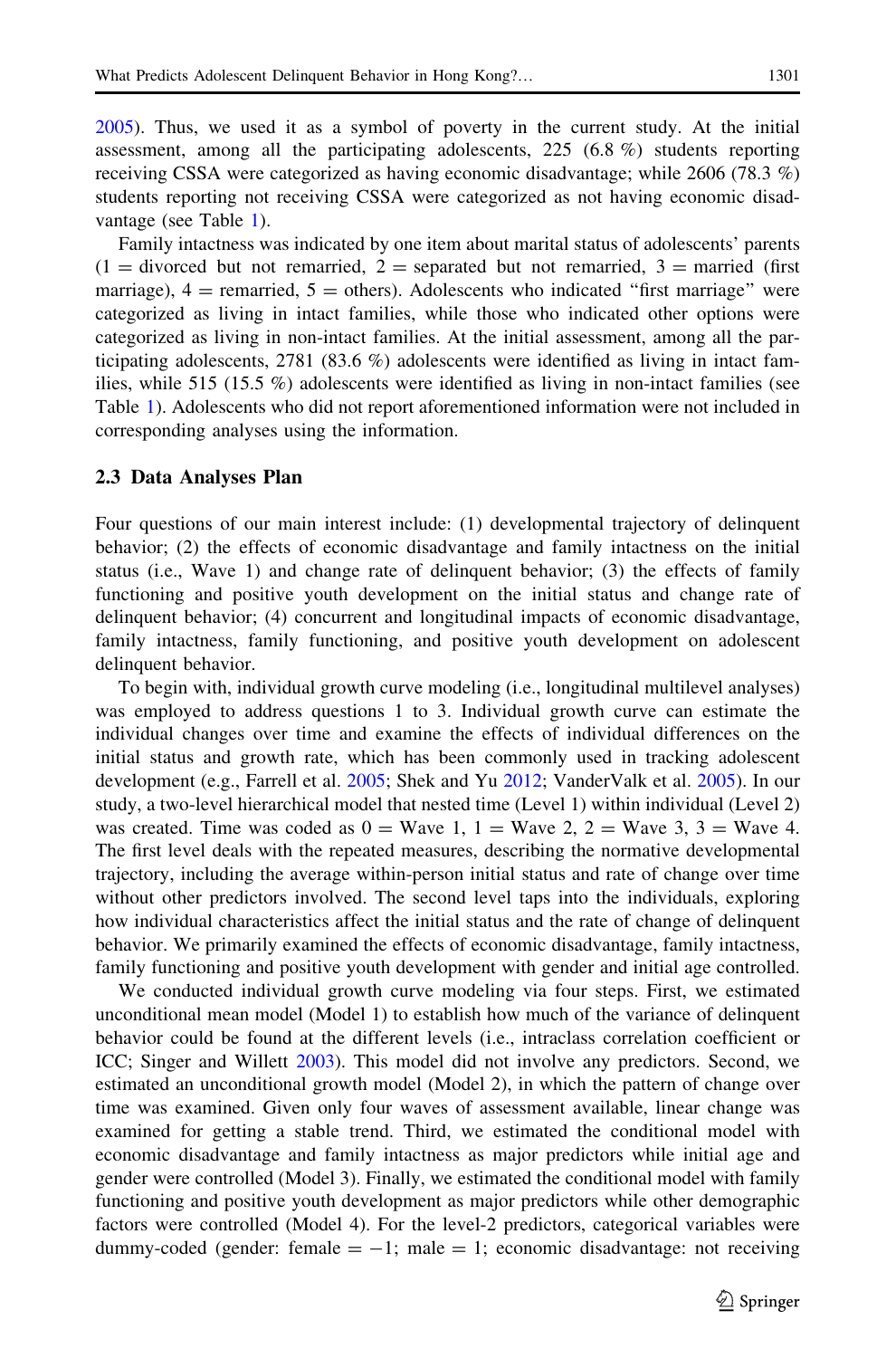$CSSA = -1$ ; receiving  $CSSA = 1$ ; family intactness: non-intact family = -1; intact family  $= 1$ ), and continuous variables (i.e., initial age, family functioning and positive youth development) were grand-mean centered in order to simplify the interpretation of the results (Shek and Ma [2011](#page-26-0)). The proposed final models for delinquent behavior, denoted by the term,  $Y_{ii}$ , were as follows:

Level 1:  $Y_{ij} = \beta_{0j} + \beta_{1j}$  (Time) +  $r_{ij}$ 

where  $\beta_{0j}$  is the initial status of delinquent behavior for individual j,  $\beta_{1j}$  is the rate of change for individual j;  $r_{ii}$  is the residual in the delinquent behavior for individual j at Time i, and  $Y_{ii}$  is the repeated measure of delinquent behavior for an individual j at Time i.

Level 2:  $\beta_{0j} = \gamma_{00} + \gamma_{01}$  (age) +  $\gamma_{02}$  (gender) +  $\gamma_{03}$  (economic disadvantage) +  $\gamma_{04}$ (family intactness) +  $\gamma_{05}$  (family functioning) +  $\gamma_{06}$  (positive youth development) +  $u_{0i}$  $\beta_{1j} = \gamma_{10} + \gamma_{11}$  (age) +  $\gamma_{12}$  (gender) +  $\gamma_{13}$  (economic disadvantage) +  $\gamma_{14}$ (family intactness) +  $\gamma_{15}$  (family functioning) +  $\gamma_{16}$  (positive youth development) +  $u_{1i}$ 

where  $\gamma_{01}$ ,  $\gamma_{02}$ ,  $\gamma_{03}$ ,  $\gamma_{04}$ ,  $\gamma_{05}$ ,  $\gamma_{06}$  are used to test whether the factors are associated with the initial status of delinquent behavior;  $\gamma_{11}$ ,  $\gamma_{12}$ ,  $\gamma_{13}$ ,  $\gamma_{14}$ ,  $\gamma_{15}$ ,  $\gamma_{16}$  are used to test the extent to which the developmental change of delinquent behavior varies as a function of the factors;  $\gamma_{00}$  is the level of delinquent behavior when the values of predictors are equal to zero.  $\gamma_{10}$  is the linear slope of change relating to the delinquent behavior when the values of predictors are equal to zero;  $u_{0i}$  and  $u_{1i}$  are the residuals that are not explained by level-2 predictors for the intercept and slope, respectively.

For evaluating model, we referred to three indexes that have been commonly used in previous research: -2log likelihood (i.e., likelihood ratio test), Akaike information criterion (AIC), and Bayesian information criterion (BIC) (Shek and Ma  $2011$ ; Shek and Yu  $2012$ ; Wray-Lake et al. [2010](#page-27-0)). Smaller numbers indicate better model fit. Linear mixed model (LMM) in SPSS 21.0 statistical software (IBM SPSS Statistics, IBM Corp., Somers, NY, USA) was used to perform individual growth curve with maximum likelihood (ML) as estimation method. Only participants who joined the Wave 1 assessment were retained in the individual growth curve as they reported initial information serving as level-2 predictors ( $N = 3328$ ).

Our final interest regards the concurrent and over-time effects of these risk factors and protective factors on the level of delinquent behavior (question 4), which was addressed by multiple regression analyses. For concurrent effects, demographic variables were entered into the regression model at the first step, and family functioning and positive youth development were added into the regression model at the second step. For over-time effects, initial level of delinquent behavior was entered into the regression model at the first step, demographic variables were then added at the second step, and family functioning and positive youth development were finally added at the third step.

### 3 Results

#### 3.1 Delinquency Behavior Across Time

As shown in Tables [2](#page-12-0) and [3](#page-13-0), across 4 years of secondary school, the occurrence of delinquent behavior among Hong Kong adolescents was quite low, with the percentages of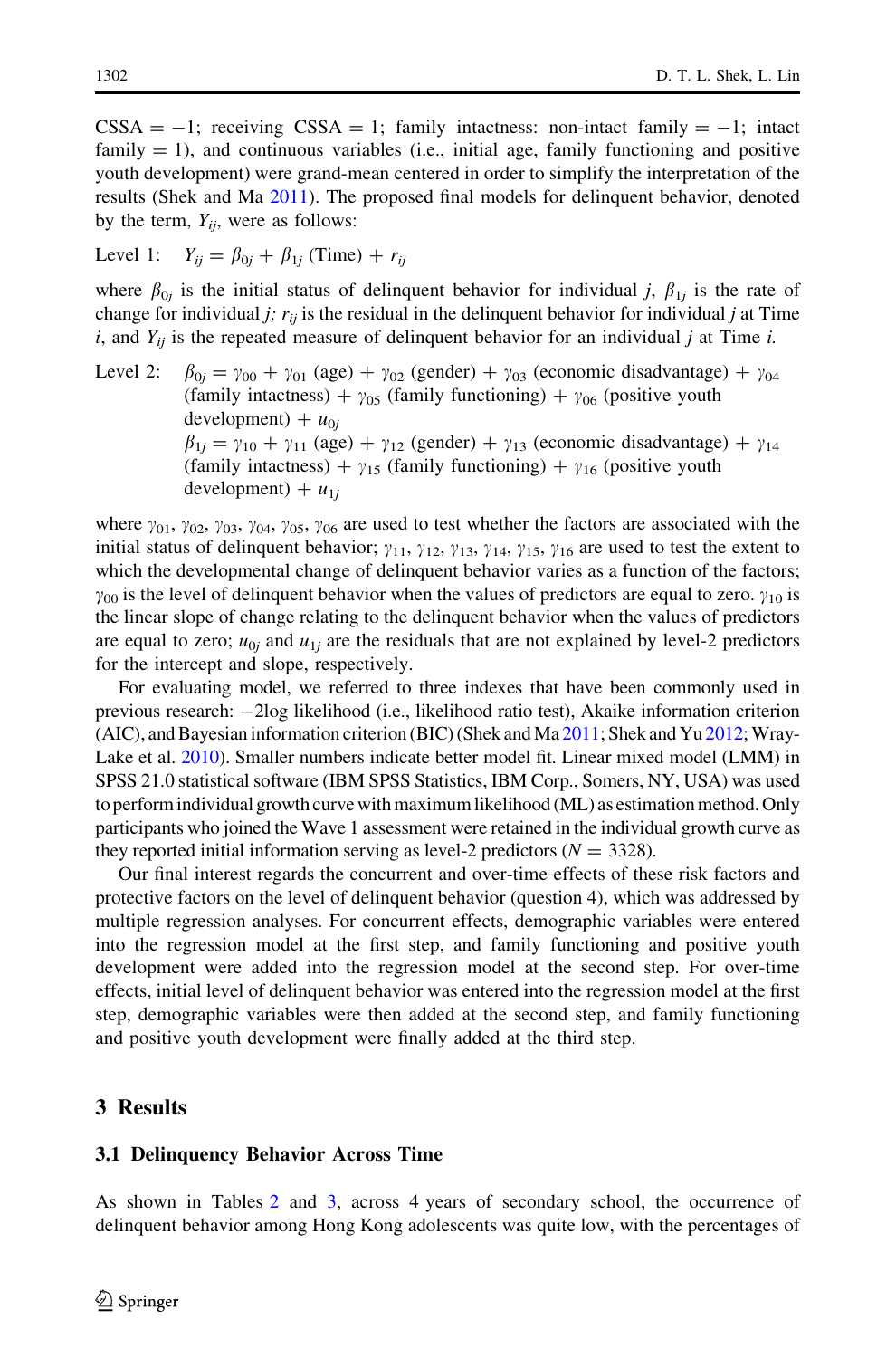<span id="page-12-0"></span>most delinquent behavior  $\langle10 \, \%$ cheating were relatively popular among Hong Kong adolescents, approximately 70 and 60 % of the adolescents reported ever speaking foul language and cheating, respectively. Furthermore, quite a significant proportion of adolescents reported ever damaging others' properties and engaging in assault  $(>10 \%)$ . From Table [3,](#page-13-0) we could observe an increase in the mean level of delinquent behavior with time. Further analyses were conducted to examine the developmental pattern.

As the original scales of delinquent behavior were positively skewed (skewness between 1.89 and 2.72; kurtosis between 6.97 and 16.77), we performed log-transformation for the overall scores of delinquent behavior. After log-transformation, skewness and kurtosis fell within acceptable ranges (skewness between 0.75 and 1.26; kurtosis between 0.22 and 1.83). Accordingly, log-transformed scores were used for further analyses.

Individual growth curve modeling was performed to examine (1) the trajectory of adolescent delinquent behavior; (2) the effects of economic disadvantage and family intactness on the initial status and growth rate of delinquent behavior with initial age and gender controlled; (3) the effects of family functioning and positive youth development on the initial status and growth rate of delinquent behavior with the demographic factors controlled. The results of models were presented in Table [4.](#page-15-0) First, unconditional mean model (Model 1) suggested that about 57.1 % of the total variation in the delinquent behavior was due to inter-individual differences ( $\text{ICC} = .571$ ), which indicated a need for further multi-level analyses (Lee [2000](#page-25-0); Shek and Ma [2011\)](#page-26-0).

|                                | Mean (SD)  |            |            |            | Reliability              |                        |           |                        |
|--------------------------------|------------|------------|------------|------------|--------------------------|------------------------|-----------|------------------------|
|                                | Wave 1     | Wave 2     | Wave 3     | Wave 4     | Wave<br>1                | Wave<br>$\overline{c}$ | Wave<br>3 | Wave<br>$\overline{4}$ |
| Family functioning             | 3.73(.81)  | 3.65(.81)  | 3.65(.79)  | 3.66(0.77) | .90                      | .90                    | .90       | .91                    |
| Positive youth<br>development  | 4.51(0.70) | 4.43(0.69) | 4.44(0.65) | 4.45(62)   | .96                      | .96                    | .96       | .96                    |
| Delinquent behavior            |            |            |            |            |                          |                        |           |                        |
| Overall                        | .39(.47)   | .47(0.58)  | .46(.55)   | .48(.54)   | .70                      | .76                    | .72       | .69                    |
| Male                           | .43(.51)   | .52(.60)   | .52(.60)   | .55(.60)   | $\overline{\phantom{0}}$ |                        |           |                        |
| Female                         | .35(.42)   | .43(.55)   | .39(.46)   | .39(.46)   | $\overline{\phantom{0}}$ |                        |           |                        |
| NOT receiving<br><b>CSSA</b>   | .39(.46)   | .47(.56)   | .46(.51)   | .47(.52)   |                          |                        |           |                        |
| Receiving CSSA                 | .41(.42)   | .53(.63)   | .50(.63)   | .56(.61)   | $\overline{\phantom{0}}$ |                        |           |                        |
| Intact families                | .37(.46)   | .45(.57)   | .43(.48)   | .46(.54)   |                          |                        |           |                        |
| Non-intact<br>families         | .48(.52)   | .56(.60)   | .60(0.78)  | .52(.56)   |                          |                        |           |                        |
| Divorced but not<br>remarried  | .44(.47)   | .57(.66)   | .50(.50)   | .47(0.48)  |                          |                        |           |                        |
| Separated but<br>not remarried | .44(.37)   | .54(.50)   | .60(0.73)  | .51(.45)   |                          |                        |           |                        |
| Remarried                      | .51(.52)   | .51(.42)   | .53(.47)   | .51(.47)   |                          |                        |           |                        |
| Others                         | .53(.66)   | .57(.54)   | .54(.44)   | .63(.60)   |                          |                        |           |                        |

Table 2 Descriptive statistics of key variables and internal consistency coefficients of scales (Waves 1–4)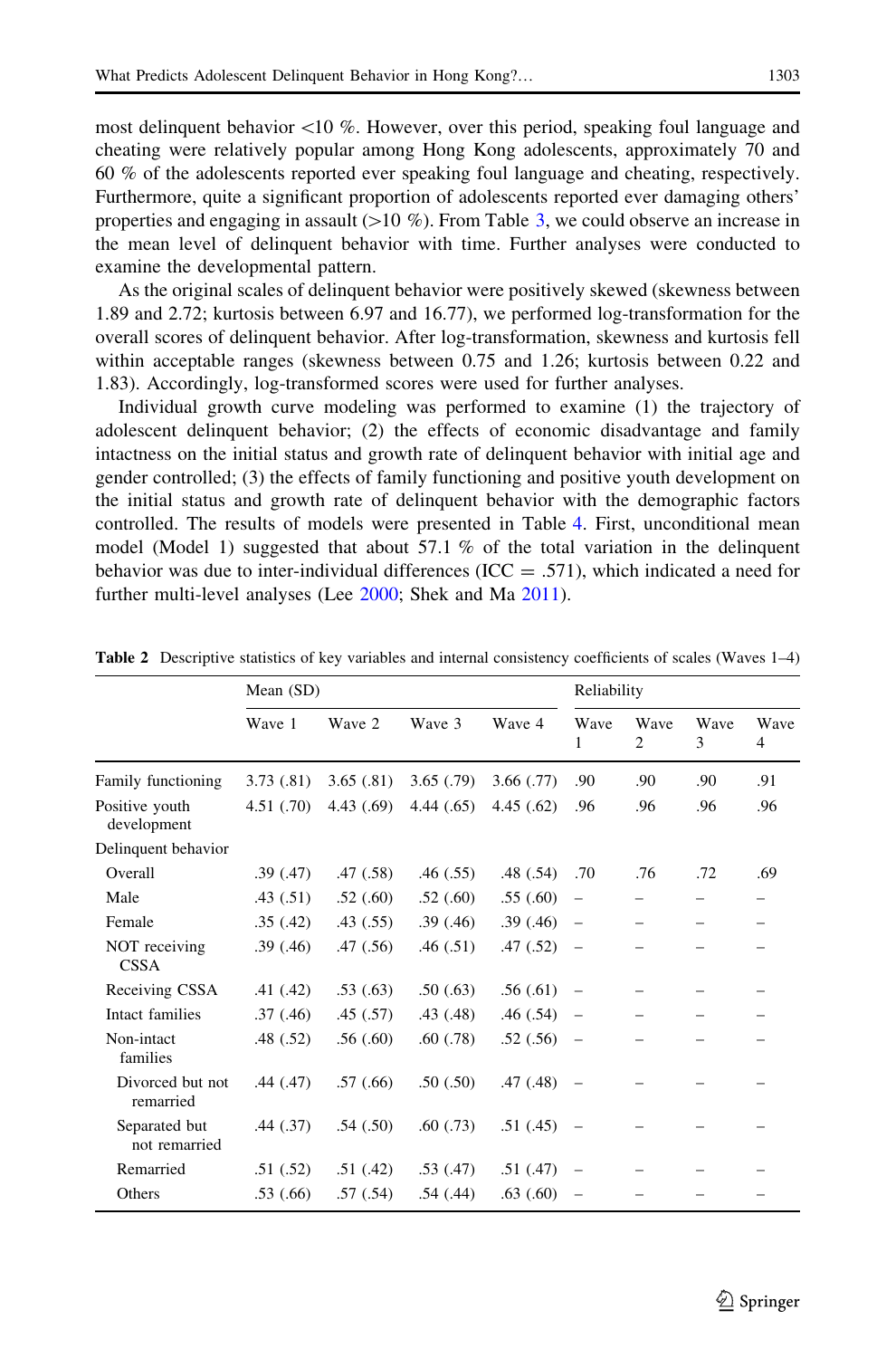<span id="page-13-0"></span>

|                                                                        | Never       |             |                                            |                                      | Attempted 1-6 times |                                                                  |                        |             |            | Attempted more than 6 times |             |             |
|------------------------------------------------------------------------|-------------|-------------|--------------------------------------------|--------------------------------------|---------------------|------------------------------------------------------------------|------------------------|-------------|------------|-----------------------------|-------------|-------------|
|                                                                        | Wave 1      | Wave 2      | 3<br>Wave                                  | 4<br>Wave                            | Wave                | $\mathbf{\sim}$<br>Wave                                          | 3<br>Wave <sup>-</sup> | 4<br>Wave   | Wave 1     | Wave 2                      | 3<br>Wave   | 4<br>Wave   |
| . Stealing                                                             | 2980 (89.6) | 3273 (90.0) | 3662 (89.2) 3614 (91.0)                    |                                      | 318 (9.6)           | 318 (8.7)                                                        | 284 (6.9)              | 200 (5.0)   | 16(0.5)    | 41 (1.1)                    | 27 (0.7)    | 22 (0.6)    |
| 2. Cheating                                                            | 1298 (39.0) | 1378 (37.9) | 1644 (40.0)                                |                                      |                     | $1615(40.6)$ $1602(48.2)$ $1678(46.1)$ $1625(39.6)$ $1496(37.7)$ |                        |             | 410 (12.3) | 565 (15.5)                  | 690 (16.8)  | 722 (18.2)  |
| 3. Truancy                                                             | 3205 (96.4) | 3438 (94.5) | 3731 (90.9)                                | 3602 (90.7)                          | 96 (2.9)            | 164(4.5)                                                         | 210 (5.1)              | 197 (5.0)   | 13(0.4)    | 30(0.8)                     | 28(0.7)     | 37 (0.9)    |
| 4. Running away<br>from home                                           | 3182 (95.7) | 3455 (95.0) | 3784 (92.2)                                | 3715 (93.5)                          | 127(3.8)            | 161 (4.4)                                                        | 174 (4.2)              | 113 (2.8)   | 5(0.2)     | 11(0.3)                     | 13(0.3)     | 10(0.3)     |
| others' properties<br>5. Damaging                                      | 2861 (86.0) | 3164 (87.0) | 3593 (87.5) 3513 (88.4)                    |                                      | 417 (12.5)          | 419 (11.5)                                                       | 337 (8.2)              | 280 (7.0)   | 27 (0.8)   | 46 (1.3)                    | 38 (0.9)    | 41 (1.0)    |
| 6. Assault                                                             | 2922 (87.9) | 3226 (88.7) | 3633 (88.5)                                | 3605 (90.7)                          | 342 (10.3)          | 341 (9.4)                                                        | 276 (6.7)              | 178(4.5)    | 46 (1.4)   | 60(1.6)                     | 58 (1.4)    | 46 (1.2)    |
| intercourse<br>7. Sexual                                               | 3290 (98.9) | 3572 (98.2) | 3903 (95.1)                                | 3742 (94.2)                          | 20(0.6)             | 37 (1.0)                                                         | 40(1.0)                | 55 (1.4)    | 2(0.1)     | 17(0.5)                     | 29 (0.7)    | 39 (1.0)    |
| 8. Gang fighting                                                       | 3182 (95.7) | 3477 (95.6) | 3841 (93.5) 3724 (93.7)                    |                                      | 96 (2.9)            | 103(2.8)                                                         | 88 (2.1)               | 66 (1.7)    | 14(0.4)    | 30(0.8)                     | 26 (0.6)    | 32 (0.8)    |
| 9. Speaking foul<br>language                                           | 1000(30.1)  |             | $1041(28.6)$ $1259(30.7)$                  | $1196(30.1)$ 1458 (43.8) 1335 (36.7) |                     |                                                                  | 1234 (30.1)            | 1074 (27.0) | 802 (24.1) | 1244 (34.2)                 | 1459 (35.5) | 1550 (39.0) |
| 0. Staying outside $3177$ (95.5) overnight without<br>parents' consent |             |             | 3462 (95.2) 3772 (91.9) 3628 (91.3)        |                                      | 80 (2.4)            | 124(3.4)                                                         | 142(3.5)               | 145 (3.6)   | 19(0.6)    | 34 (0.9)                    | 42 (1.0)    | 43 (1.1)    |
| 1. Strong arming<br>others                                             | 2762 (83.1) | 3082 (84.7) | 3545 (86.3)                                | 3480 (87.6)                          | 436 (13.1)          | 435 (12.0)                                                       | 319 (7.8)              | 263 (6.6)   | 77(2.3)    | 111(3.1)                    | 102(2.5)    | 91 (2.4)    |
| 12. Trespasses                                                         | 3139 (94.4) | 3501 (96.2) | 3853 (93.8)                                | 3738 (94.1)                          | 112 (3.4)           | 102(2.8)                                                         | 87 (2.1)               | 72(1.8)     | 11(0.3)    | 19(0.5)                     | 29 (0.7)    | 25(0.6)     |
| $0 =$ never, $1-3 =$ attempted $1-6$                                   |             |             | times, $4-6$ = attempted more than 6 times |                                      |                     |                                                                  |                        |             |            |                             |             |             |

Table 3 Percentages of participants engaging in different types of delinquent behavior across four waves Table 3 Percentages of participants engaging in different types of delinquent behavior across four waves

 $\underline{\textcircled{\tiny 2}}$  Springer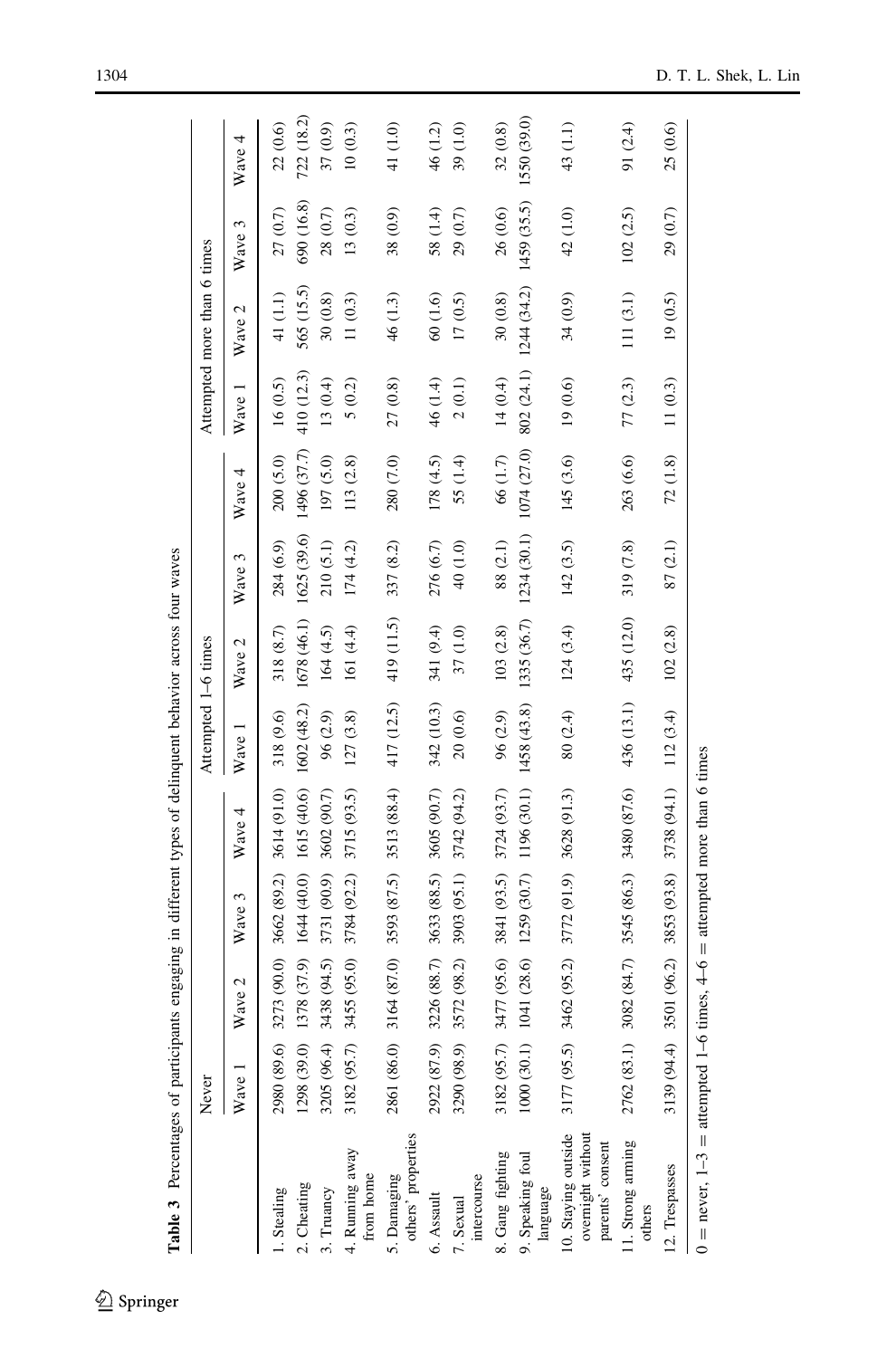Second, unconditional growth model (Model 2) showed a better model fit than Model 1  $(\chi^2_{(3)} = 262.68; \ p < .001; \ \Delta AIC = 256.68; \ \Delta BIC = 234.72$ ). According to Model 2, adolescents' delinquent behavior increased linearly at a slow rate. Hence, Hypothesis 1 was supported. The results of random effects showed that participants varied significantly both in their intercepts and linear slopes, which indicated that level-2 predictors can be included to examine the inter-individual differences in the intercepts and linear slopes.

Third, with the level-2 risk predictors, the conditional model (Model 3) demonstrated a better model fit than Model 2  $(\Delta \chi^2_{(8)} = 189.11; p < .001; \Delta AIC = 173.11;$  $\Delta BIC = 117.00$ ). For the predictors of the intercept, results showed that family intactness was negatively associated with the initial level of delinquent behavior above and beyond the effects of initial age and gender. Specifically, adolescents from non-intact families showed more delinquent acts than those from intact-families at the initial assessment, which supported Hypothesis 2b. However, economic disadvantage was not related to the initial status of delinquent behavior, which indicated delinquent behavior at the initial assessment did not vary according to the receipt of CSSA. Hence, Hypothesis 2a was not supported. Level-2 predictors explained 3.0 % of the variance of intercept.

For the predictors of slope, results revealed that economic disadvantage was positively associated with the growth rate of delinquent behavior above and beyond the effects of initial age and gender. Specifically, adolescents from poor families increased delinquent behavior faster than those from non-poor families. Nevertheless, family intactness was not linked to the rate of change, which indicated that the developmental pattern of delinquent behavior did not differ between adolescents from intact and non-intact families. Level-2 predictors explained 4.51 % of the variance of the slope. Yet supplemental analyses showed that adolescents living in non-intact families showed higher levels of delinquent behavior in all four waves [Wave 1:  $t(3087) = 4.91$ ,  $p < .001$ ; Wave 2:  $t(3496) = 4.77$ ,  $p$  < .001; Wave 3: t(3844) = 6.58,  $p$  < .001; Wave 4: t(3725) = 3.05, p < .01]. These results suggested that family intactness was still a risk factor.

Finally, when family functioning and positive youth development were entered into the LMM model as level-2 predictors (Model 4), the model fitted the data better compared with Model 3  $[\Delta \chi^2_{(4)} = 500.44; p < .001; \Delta AIC = 492.44; \Delta BIC = 467.87]$ . As expected (Hypotheses 3a and 3b), initial levels of family functioning and positive youth development were negatively associated with the initial level of delinquent behavior above and beyond the effects of demographic factors. Yet, they were positively associated with the growth rate of delinquent behavior above and beyond the effects of demographic factors. Specifically, the better the initial family functioning or positive youth development, the faster the increase of delinquent behavior. However, suggested by the gamma coefficients, the faster increase in the adolescents with better family functioning or positive youth development did not offset the higher initial level of delinquent behavior among those with worse family functioning or positive youth development. Noteworthy, with the inclusion of these two psychosocial factors, the effects of economic disadvantage and family intactness became insignificant.

To demonstrate the effects of level-2 predictors on the slope of delinquent behavior, we plotted the effects by substituting the prototypical values into the equations (Aiken and West [1991](#page-23-0); Singer and Willett [2003](#page-26-0)). For the effect of economic disadvantage, we obtained the fitted trajectories by substituting two values  $(1 = poor; -1 = non-poor)$ based on Model 3 (see Fig. [1](#page-17-0)). For the effects of family functioning and positive youth development, we substituted two commonly used values: one standard deviation above the mean value of the predictor and one standard deviation below the mean value of the predictor based on Model 4 (see Figs. [2,](#page-18-0) [3](#page-18-0)). The figures also showed that despite the faster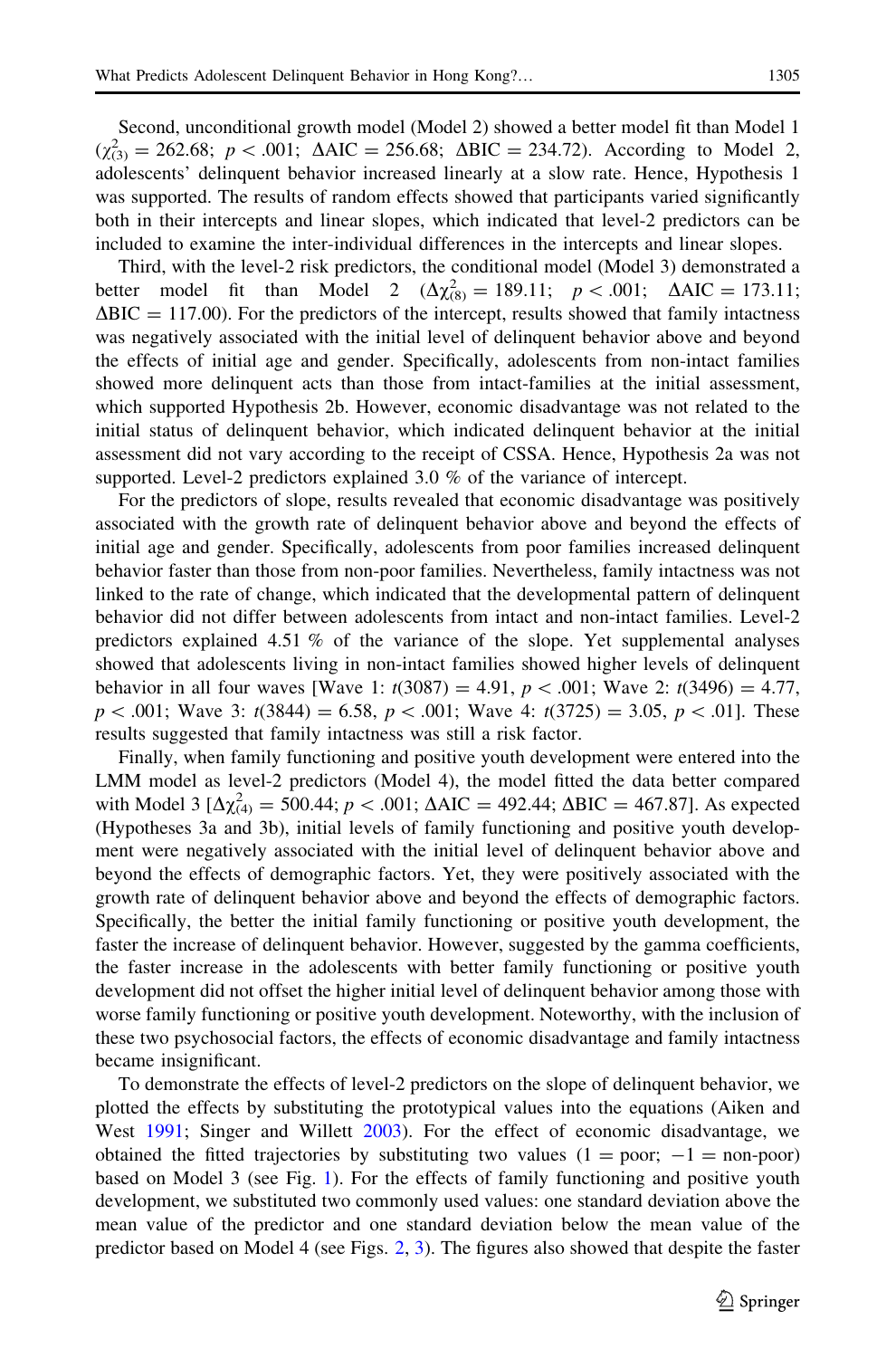<span id="page-15-0"></span>

| Table 4 Results of individual growth curve of delinquent behavior for all models |                | Model 1   |                | Model 2    |                | Model 3     |                | Model 4     |                  |
|----------------------------------------------------------------------------------|----------------|-----------|----------------|------------|----------------|-------------|----------------|-------------|------------------|
|                                                                                  |                | Estimate  | SE             | Estimate   | SE             | Estimate    | SE             | Estimate    | SE               |
| <b>Fixed effects</b>                                                             |                |           |                |            |                |             |                |             |                  |
| Intercept                                                                        | $\beta_{0j}$   |           |                |            |                |             |                |             |                  |
| Initial status                                                                   | $\approx$      | $.322***$ | 004            | $.298***$  | 005            | $.324***$   | 010            | $.302***$   | 010              |
| Age                                                                              | $\frac{1}{2}$  |           |                |            |                | $.022**$    | 007            | $.015*$     | 008              |
| Gender <sup>a</sup>                                                              | $\sqrt{62}$    |           |                |            |                | $.018**$    | 005            | $.016*$     | 005              |
| Economic <sup>b</sup> disadvantage                                               | /03            |           |                |            |                | $-.002$     | $\overline{0}$ | $-0.008$    | $\overline{0}$   |
| Family intactness <sup>c</sup>                                                   | %              |           |                |            |                | $-0.32***$  | .008           | $-0.007$    | .008             |
| Family functioning                                                               | /05            |           |                |            |                |             |                | $-082***$   | .008             |
| Positive youth development                                                       | /06            |           |                |            |                |             |                | $-0.86***$  | 000              |
| Linear slope                                                                     | $\beta_{1j}$   |           |                |            |                |             |                |             |                  |
| Initial status                                                                   | $\gamma_{10}$  |           |                | $0.018***$ | 002            | $.026***$   | 64             | $.029***$   | 604              |
| Age                                                                              | $\bar{z}$      |           |                |            |                | $-.006*$    | .003           | $-0.08*$    | $\overline{003}$ |
| Gender <sup>a</sup>                                                              | $y_{12}$       |           |                |            |                | $.012***$   | .002           | $.013***$   | .002             |
| Economic <sup>b</sup> disadvantage                                               | $\frac{13}{2}$ |           |                |            |                | $.009*$     | 004            | 000         | 005              |
| Family intactness <sup>c</sup>                                                   | $\frac{14}{3}$ |           |                |            |                | .003        | .003           | $-.002$     | 003              |
| Family functioning                                                               | $y_{15}$       |           |                |            |                |             |                | $.013***$   | .003             |
| Positive youth development                                                       | $y_{16}$       |           |                |            |                |             |                | $0.08*$     | 004              |
| Random effects                                                                   |                |           |                |            |                |             |                |             |                  |
| Level 1 (within)                                                                 |                |           |                |            |                |             |                |             |                  |
| Residual                                                                         | ë,             | 0370***   | $\overline{0}$ | $0316***$  | $\overline{0}$ | $0.0314***$ | .0314          | $0313***$   | $\overline{5}$   |
| Level 2 (between)                                                                |                |           |                |            |                |             |                |             |                  |
| Intercept                                                                        | Îб             | .0493***  | .002           | .0504***   | .002           | $0.489***$  | 0489           | $0.0356***$ | .002             |
| Time                                                                             | $\mathbf{r}_k$ |           |                | .0029***   | 000            | $.0028***$  | .0028          | $.0024***$  | .0003            |
| Fit statistics                                                                   |                |           |                |            |                |             |                |             |                  |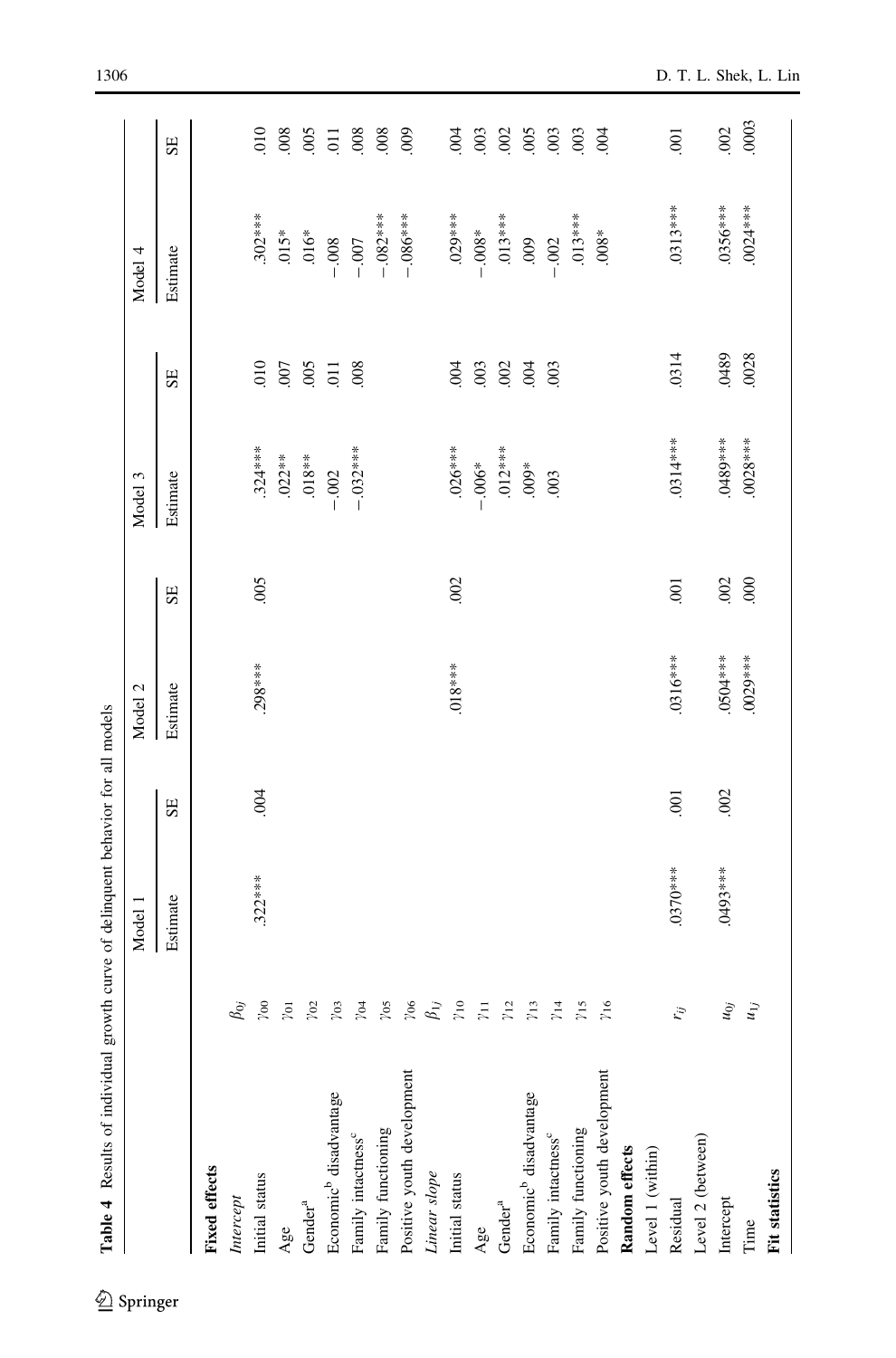|                                                                                                                                                                                                                                                 | Model 1  |    | Model 2  |    | Model 3   |    | Model 4        |             |
|-------------------------------------------------------------------------------------------------------------------------------------------------------------------------------------------------------------------------------------------------|----------|----|----------|----|-----------|----|----------------|-------------|
|                                                                                                                                                                                                                                                 | Estimate | SE | Estimate | 55 | Estimate  | SE | Estimate       | $_{\rm SE}$ |
| beviance                                                                                                                                                                                                                                        | 400.247  |    | 137.567  |    | $-51.541$ |    | $-551.983$     |             |
| <b>AIC</b>                                                                                                                                                                                                                                      | 406.247  |    | 149.567  |    | $-23.541$ |    | $-515.983$     |             |
| BIC                                                                                                                                                                                                                                             | 428.206  |    | 193.486  |    | 76.482    |    | $-391.387$     |             |
|                                                                                                                                                                                                                                                 |          |    | $\circ$  |    |           |    | $\frac{8}{18}$ |             |
| <sup>a</sup> Male = 1, Female = -1; <sup>b</sup> Receiving CSSA = 1, Not receiving CSSA = -1; <sup>c</sup> Intact = 1, Non-Intact = -1<br>Model 1 = unconditional mean model; Model 2 = unconditional growth model; Model 3 = conditional model |          |    |          |    |           |    |                |             |

\*\*\*  $p$  < .001; \*\*  $p$  < .01; \*  $p$  < .05

\*\*\*  $p < .001$ ; \*\*  $p < .01$ ; \*  $p < .05$ 

What Predicts Adolescent Delinquent Behavior in Hong Kong?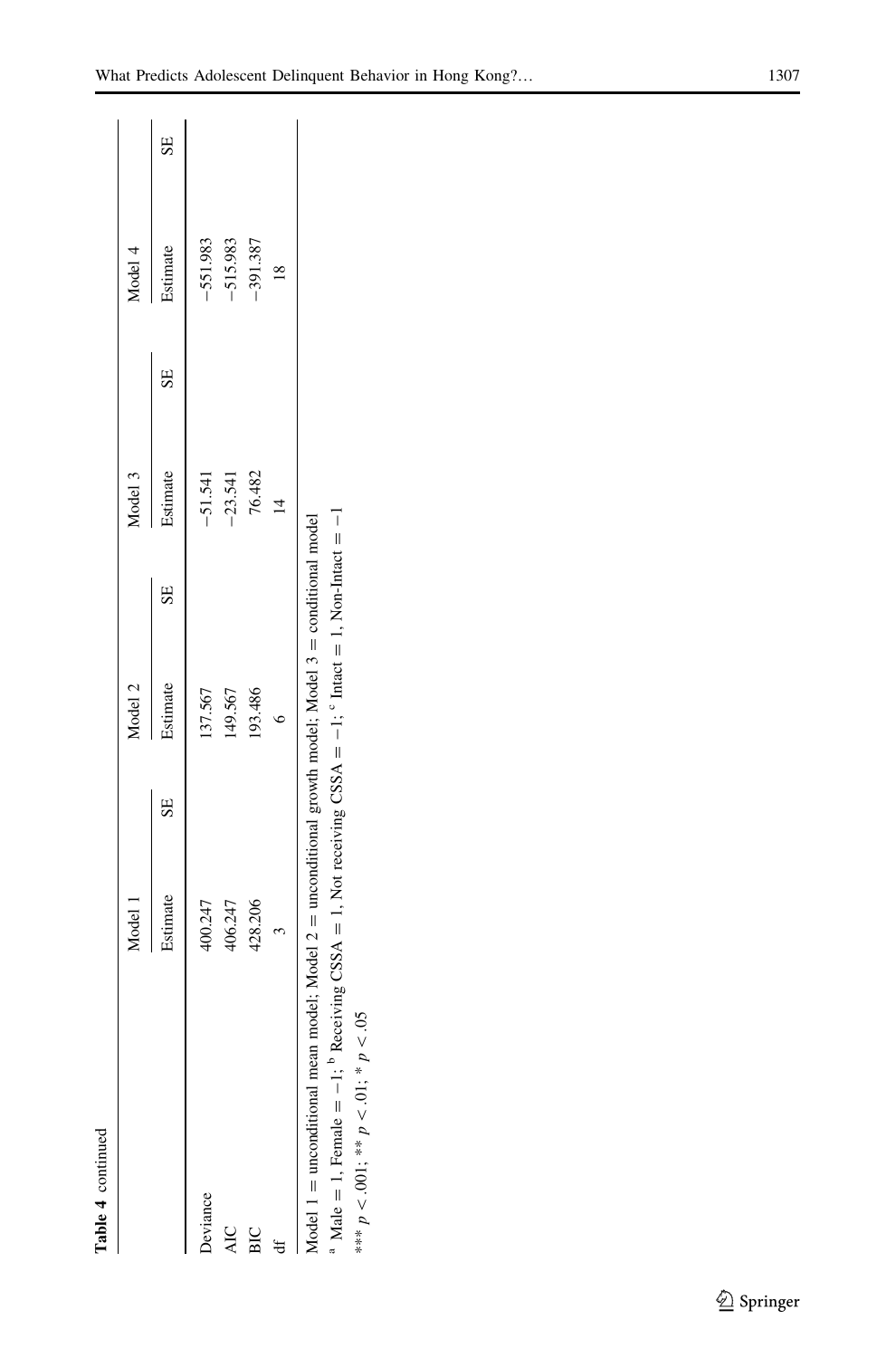<span id="page-17-0"></span>

| <b>Table 5</b> Multiple regression<br>analyses on delinquent behavior | Predictors                         | Beta       | $R^2$ change |
|-----------------------------------------------------------------------|------------------------------------|------------|--------------|
| at Wave 4                                                             | Step 1                             |            | $.033***$    |
|                                                                       | Gender <sup>a</sup>                | $.169***$  |              |
|                                                                       | Economic disadvantage <sup>b</sup> | .034       |              |
| *** $p < .001$                                                        | Family intactness <sup>c</sup>     | $-.009$    |              |
| <sup>a</sup> Male = 1, female = 0;                                    | Step 2                             |            | .085***      |
| $b$ receiving CSSA = 1, not                                           | Family functioning                 | $-.157***$ |              |
| receiving $CSSA = 0$ ;<br>$\epsilon$ intact = 1, non-intact = 0       | Positive youth development         | $-.188***$ |              |
| <b>Table 6</b> Wave 1 variables pre-                                  | Predictors                         | Beta       | $R^2$ change |
| dict Wave 4 delinquent behavior                                       |                                    |            |              |
|                                                                       | Step 1                             |            | $.213***$    |
|                                                                       | Initial delinquent behavior        | .439***    |              |
|                                                                       | Step 2                             |            | $.029***$    |
|                                                                       | Gender <sup>a</sup>                | $.162***$  |              |
|                                                                       | Economic disadvantage <sup>b</sup> | .024       |              |
| <sup>a</sup> Male = 1, female = 0;                                    | Family intactness <sup>c</sup>     | $-.030$    |              |
| $b$ receiving CSSA = 1, not                                           | Step 3                             |            | .001         |
| receiving $CSSA = 0$ ;                                                | Family functioning                 | .010       |              |
| $\epsilon$ intact = 1, non-intact = 0<br>*** $p < .001$               | Positive youth development         | $-.035$    |              |

increase among the adolescents with higher initial levels of family functioning and positive youth development, these adolescents still reported less delinquent behavior compared with those with lower initial levels.

## 3.2 Concurrent and Longitudinal Effects of Family Functioning and Positive Youth Development

For concurrent effects (see Table 5), economic disadvantage and family intactness were not significant, which did not support Hypotheses 4a and 4b. Beyond the effects of demographic factors, family functioning and positive youth development were both inversely related to delinquent behavior, which added to explaining 8.5 % of the total variance, which supported Hypotheses 4c and 4d. These findings indicated that mid-adolescents with better family functioning or positive youth development demonstrated lower levels of delinquent behavior.

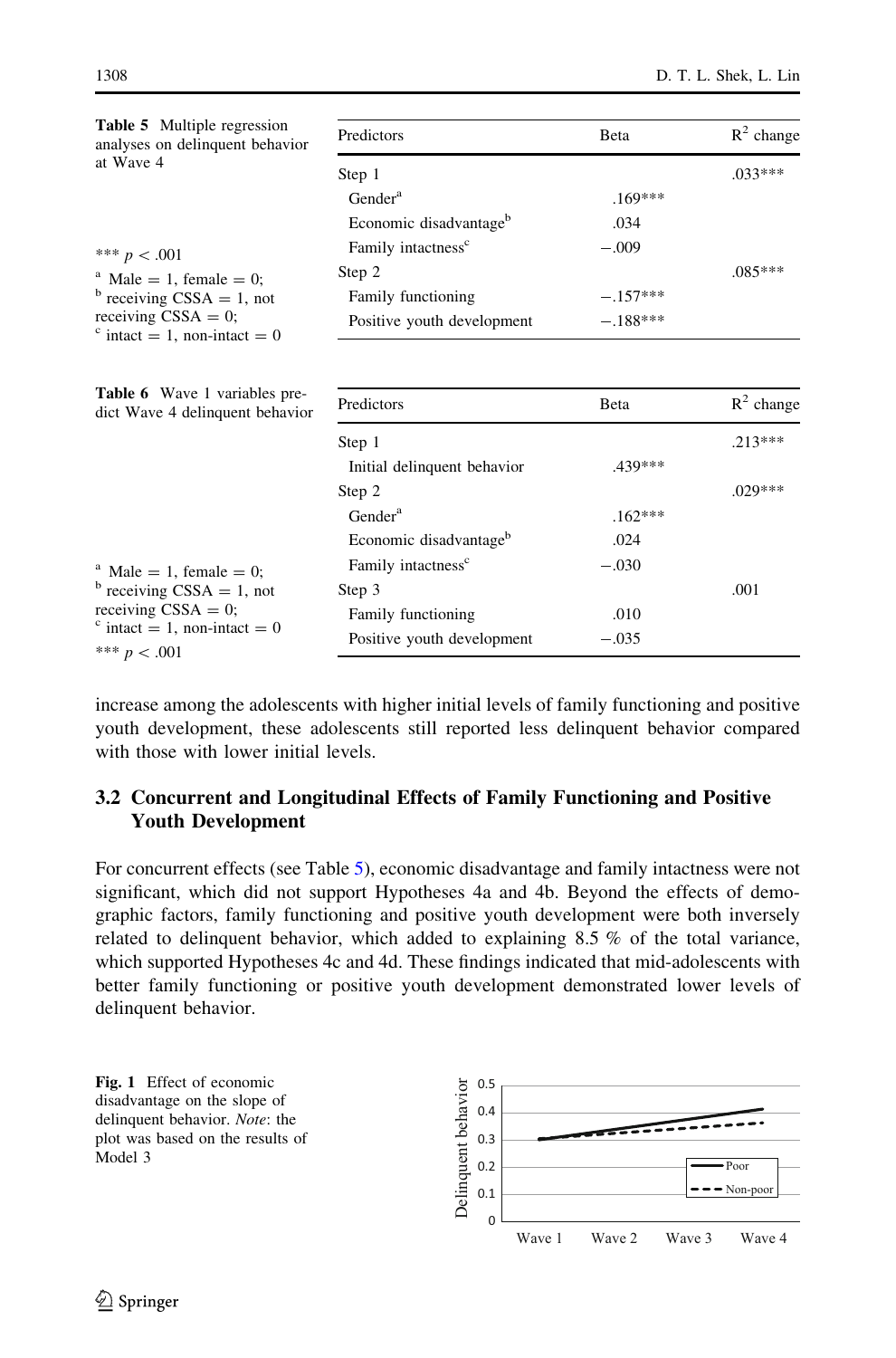<span id="page-18-0"></span>

Out of expectation (Hypotheses 5a, 5b, 5c, 5d), none of the risk factors and protective factors had longitudinal effects when the initial level of delinquent behavior was controlled (see Table [6](#page-17-0)). A supplemental analysis without controlling the initial level of delinquent behavior revealed that Wave 1 family functioning ( $\beta = -.081, p < .01$ ) and positive youth development ( $\beta = -.137$ ,  $p < .001$ ) significantly predicted Wave 4 delinquent behavior. Yet there were no long-term predictive effects of the risk factors.

### 4 Discussion

In response to the call for viewing adolescent delinquent behavior with a developmental perspective (Bongers et al. [2004\)](#page-23-0), the current study investigated the relationship of delinquent behavior with economic disadvantage, family intactness, family functioning and positive youth development via a longitudinal research design. Going beyond the cross-sectional ''snapshot'' of adolescent delinquent behavior, our study examined the developmental trajectories, individual differences of economic disadvantage, family intactness, family functioning and positive youth development in developmental trajectories, as well as their longitudinal effects on the level of delinquent behavior. The findings of the study are generally in line with the theories, although some findings are at odds with the original expectations. In short, this study gives new insights to our understanding of adolescent delinquent behavior based on data collected from Chinese adolescents.

Consistent with the expectation, delinquent behavior increased during secondary school years. In conjunction with previous literature showing a rise of problem behavior during early adolescence (e.g., Bongers et al. [2003;](#page-23-0) Deković et al. [2004](#page-24-0); Shek and Yu [2012\)](#page-26-0), this study implies that such an escalation also exists in Chinese adolescents. Accordingly, early adolescence can be regarded as a critical period for the intervention of delinquent behavior.

In addition to the normative developmental pattern, this study advances our understanding of individual differences in this pattern. Previous literature has suggested that economic disadvantage is a risk factor for adolescent delinquency (McLoyd et al. [2009](#page-25-0)),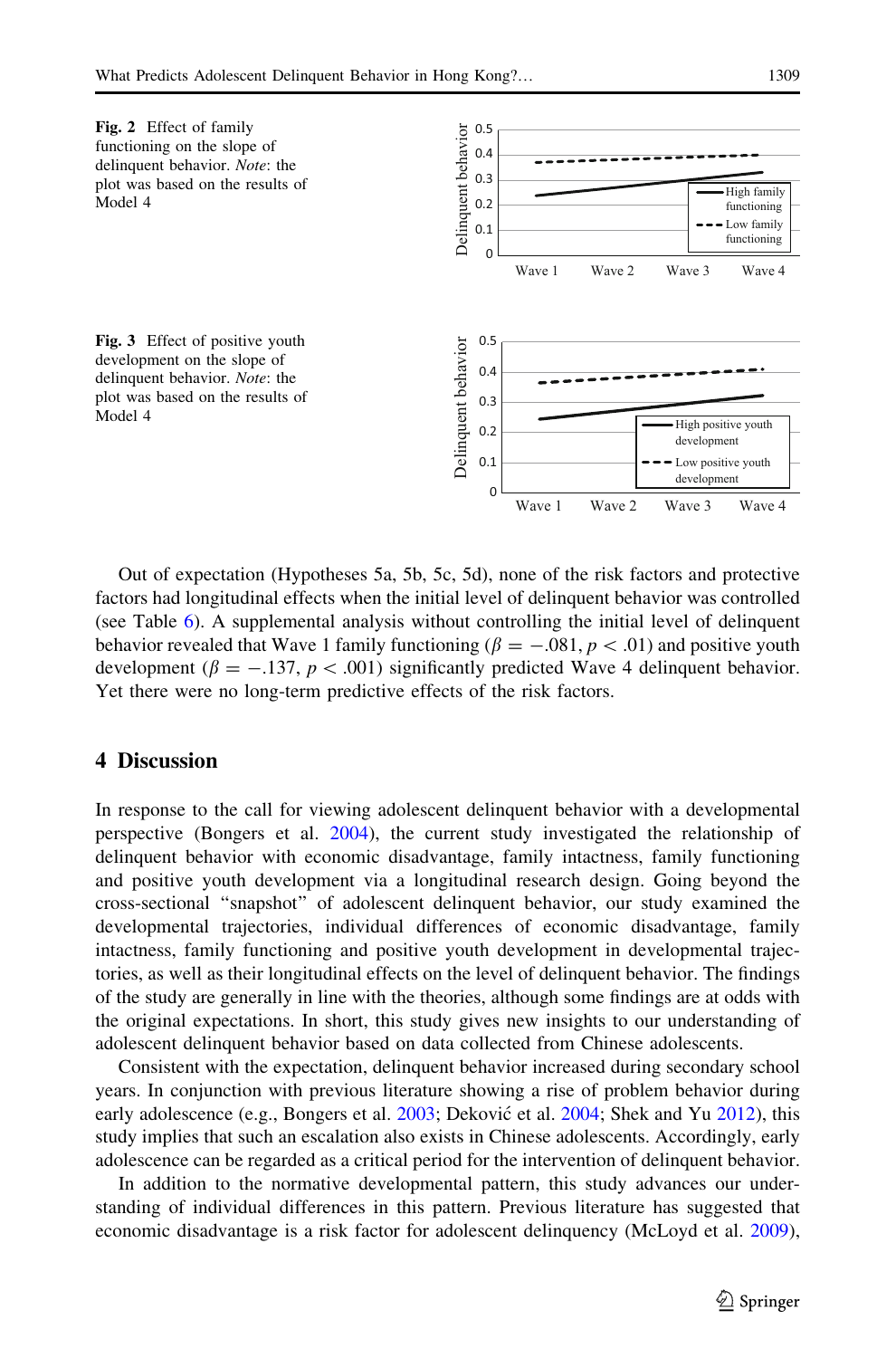while our study further suggests that such risk may not only be manifested in the occurrence but also in the developmental pattern. Specifically, notwithstanding no difference in the initial level of delinquent behavior between poor adolescents and non-poor adolescents, poor adolescents seem to increase delinquent behavior involvement faster than non-poor adolescents.

As we speculated, poor adolescents without sufficient resource, support and experience from family may be more vulnerable to developmental challenges that render them involved in delinquent behavior. The impact of economic disadvantage on the change rate of delinquent behavior, notwithstanding small, implies the possibility that the developmental patterns of poor adolescents might deviate from those non-poor adolescents. Yet whether such a greater increase will maintain over a longer period among poor adolescents is still unknown. It would be intriguing to examine how poverty relates to developmental trajectory of delinquency throughout late adolescence and early adulthood, when a decline is expected to occur (Overbeek et al. [2001\)](#page-25-0).

Meanwhile, we did not find that family intactness influenced the developmental pattern of delinquent behavior, though it was linked to the initial level of delinquent behavior. Similar findings were shown by VanderValk et al. ([2005\)](#page-26-0). It is possible that deviant change of delinquent behavior simply occurs within a short period after family restructuring. Tracing trajectories of externalizing behavior over time, Malone et al. ([2004\)](#page-25-0)'s study revealed a rise in adolescent males' but not adolescent females' externalizing behaviors in the year of the divorce. However, such behavioral problems declined in the subsequent years of divorce. Thus, future studies contrasting adolescents within the critical period of family restructuring and those in intact families are sorely needed.

However, even if family intactness was not associated with developmental pattern of delinquent behavior, adolescents living in non-intact families consistently demonstrated higher levels of delinquent behavior than those living in intact families across four waves of data. Therefore, attention is still needed for this group of adolescents given their heightened baseline of delinquent behavior. Furthermore, it is also too early to refute the impact of non-intact families on adolescents' developmental pattern due to different types of living arrangements in non-intact families. The risks may vary across different types of non-intact families and adolescents in them may experience distinct developmental patterns of psychological adjustment (Coleman et al. [2000;](#page-23-0) Jeynes [2006](#page-24-0)). On the one hand, adolescents in single-parent families may have less financial and parental resource than do their counterparts in remarried families due to absence of parent. On the other hand, adolescents in remarried families may encounter greater stresses in getting along with their new family members. In addition, it is also controversial whether single-mother families differ from single-father families. Some scholars argued that female-headed families are generally at a greater risk, such as poverty (e.g., Buvinic and Gupta [1997](#page-23-0)), while others maintained that female headship is not necessarily associated with more problems (e.g., Bradshaw and Quirós [2008\)](#page-23-0). Instead, prior research suggests that the risk of behavioral problem may be greater among adolescents in single-father families than their counterparts with other living arrangements (e.g., Breivik and Olweus [2006\)](#page-23-0). Owing to the limited sample size in each type of non-intact family (see Table [1\)](#page-8-0) in the current study, we were unable to explore the potential differentiated development patterns just mentioned. Obviously, future studies on this topic would benefit from a scrutiny on specific types of non-intact family structure.

On the other hand, we shall interpret the unique effects of risk factors with caution since these effects became insignificant with the effects of psychosocial factors (i.e., family functioning and positive youth development) included in the model. Similar insignificant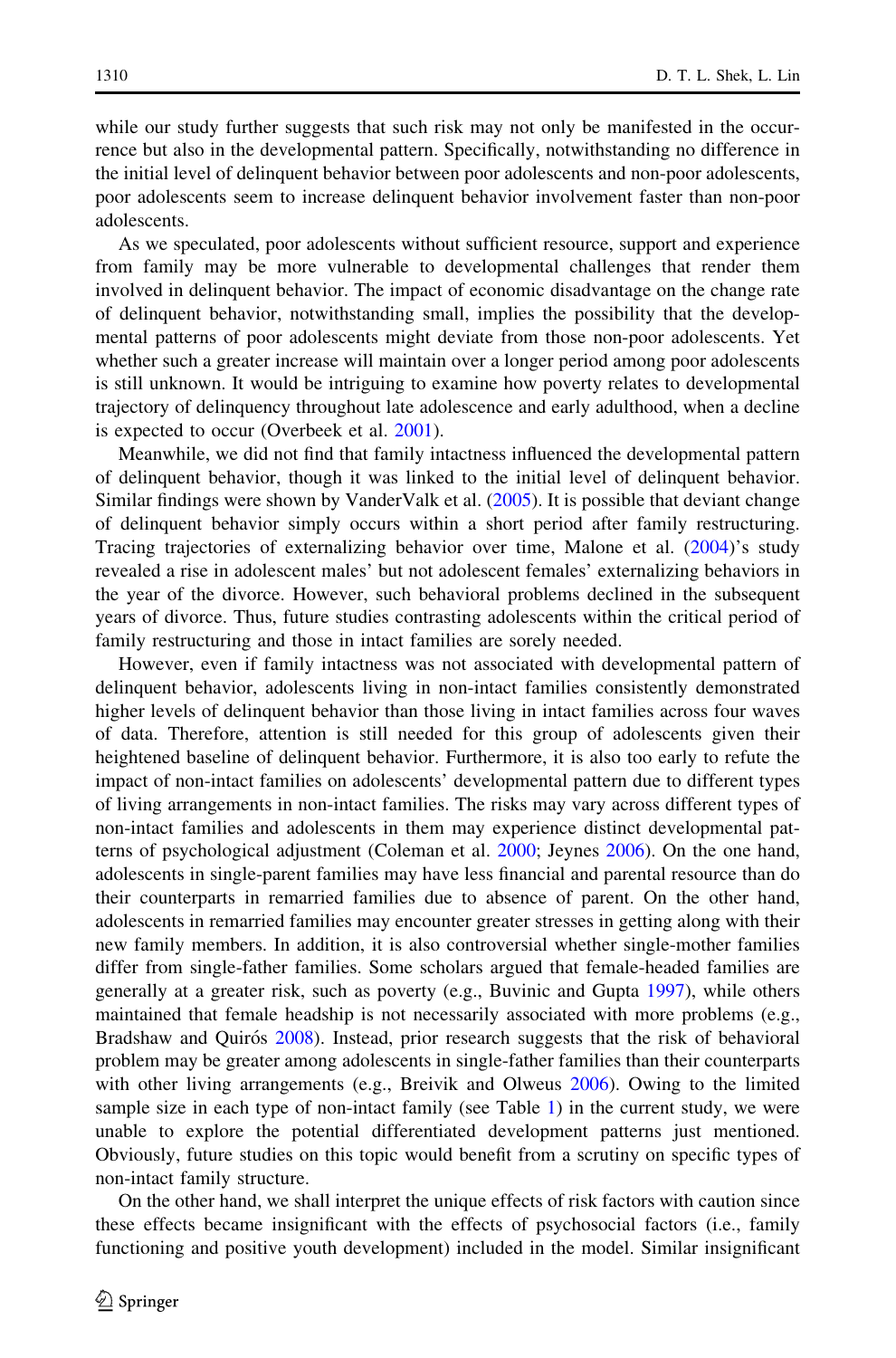unique prediction could be found in the regression models. It is possible that adverse family status is translated into maladaptive adolescent functioning through family functioning and positive youth development, while it awaits to be validated by more studies. These results also indicate that the objective indicators of adverse family status might be less important than quality of family life and personal well-being processes perceived by the adolescents. Results are consistent with the previous findings that structural family factors (i.e., SES and family structure) were less significant than proximate family factors (e.g., quality of parent–child relationship) in predicting adolescent problematic behavior (Deković et al.  $2003$ ). This is a piece of good news since the latter psychosocial factors are malleable, evidenced by the previous intervention and prevention programs (Santisteban et al. [2003](#page-26-0); Shek and Ma [2011\)](#page-26-0).

Congruent with previous cross-sectional studies (e.g., Geldhof et al. [2014](#page-24-0); Shek [2002b](#page-26-0)), the current study found that family functioning and positive youth development were negatively associated with the level of delinquent behavior concurrently. These findings suggest that they are protective factors that minimize the likelihood of adolescent delinquent involvement. Nevertheless, their long-term predictions in the developmental trajectory and level of delinquent behavior are out of our expectation.

Despite the assumption that better family functioning and positive youth development lay a constructive groundwork for adolescent behavioral adjustment, the current study demonstrated some complex effects. Out of expectation, they predicted faster increase of delinquent behavior. This finding echoes an interesting argument in the emerging literature that better-functioning adolescents ''experiment'' on risk behavior (e.g., Arbeit et al. [2014;](#page-23-0) Lewin-Bizan et al. [2010b](#page-25-0)), while such an experimentation might be developmentally appropriate and even constructive for identity formation (Dworkin [2005\)](#page-24-0). For example, Arbeit et al. [\(2014](#page-23-0))'s study found that the high level of competence and confidence was not only associated with the low risk behavior profile but also the profile characteristic of engagement in some aggressive behavior and drug use. Furthermore, what kind of risk behavior these well-functioning adolescents attempt is still a question. In Arbeit et al. ([2014\)](#page-23-0)'s study, adolescents who were categorized as low risk group were more likely to engage in sexual activity with protection while those in high risk group more likely to try unprotected sexual activity. While engagement in unprotected/unwanted sexual activity is problematic, it is natural that engagement in sexual activity is growing in adolescence. Actually, in the current study, the better-functioning adolescents did not report more delinquent behavior than the worse-functioning adolescents despite a slightly faster increase. Lower levels of family functioning and positive youth development were still indicative of a higher level of delinquent behavior. Yet the current findings are far from conclusive. With more waves of assessments, future studies may be able to testify whether such a faster growth reflects an "experiment" that is only specific to adolescence. We also need more support from studies examining other adolescent samples and other problem behavior (e.g., substance use).

Furthermore, out of expectation, the longitudinal effects of family functioning on the overall delinquent behavior were not significant in our study. Combining with the results in Shek and Lin [\(2014a\)](#page-26-0)'s study finding that Wave 1 family functioning can predict Wave 2 and Wave 3 adolescent adjustment, it is possible that the long-term effect of family functioning might be minimized over time. Many other factors that become increasingly important in adolescents' lives, such as school climate and peer group (Dishion et al. [1991;](#page-24-0) Reitz et al. [2006\)](#page-25-0), may intervene into the over-time effect of family functioning during the process.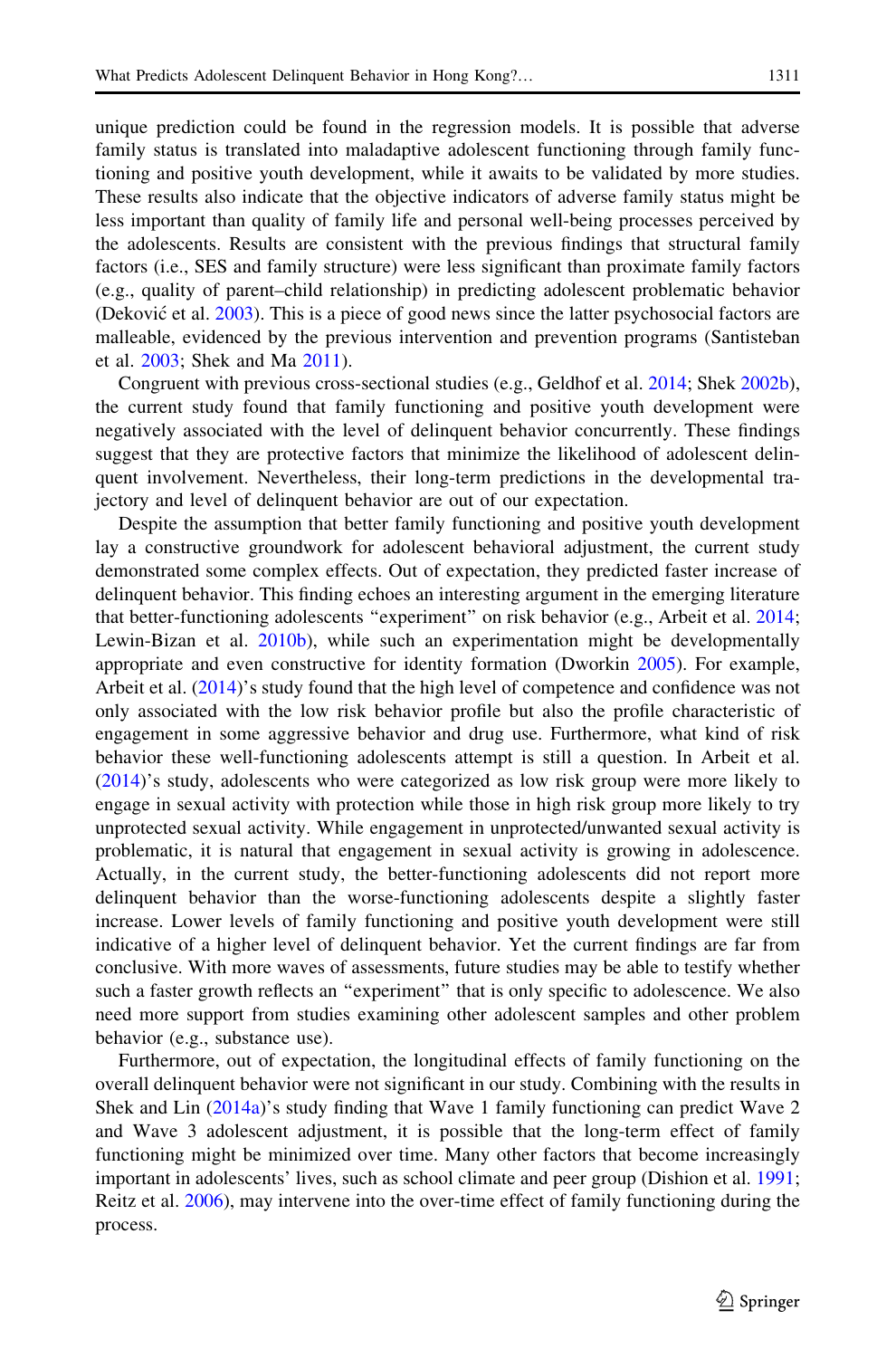The weak prediction of family functioning and positive youth development might be due to two other possibilities regarding the sample and method. Firstly, adolescents dropped out in Wave 4 assessment reported higher initial level of delinquent behavior than adolescents joining both Wave 1 and Wave 4 assessments:  $t(3114) = 7.84$ ,  $p < .001$ . With the dropout of these participants, the over-time change of delinquent behavior observed might become smaller, which possibly reduced the longitudinal effects. Because young people can work at the age of 15 in Hong Kong, students who do not perform well in school may drop out to work. Secondly, we used a stringent longitudinal approach by adjusting the initial level of delinquent behavior, whereas the initial level was not controlled in Jelicic et al. [\(2007](#page-24-0))'s study that revealed the significant effects of positive youth development. If the initial level of delinquent behavior was not controlled, Wave 1 family functioning and positive youth development were significantly associated with Wave 4 delinquent behavior.

Several major contributions of this study should be noted. To begin with, given the large randomly selected sample across Hong Kong, the developmental trajectories obtained in this study can be regarded as a normative description of delinquent behavior from early to middle adolescence for Chinese adolescents in Hong Kong. The development of delinquent behavior in high-risk groups may be contrasted with the present normative profile.

Secondly, the results of individual differences in developmental trajectories (together with effects of initial age and gender that were controlled in the model) inform us that risk and protective factors can influence the developmental pattern of adolescent adjustment in addition to the level of adolescent adjustment at a single point. For the majority of the adolescents, the escalation of delinquent behavior often occurs only in adolescence, while a few persist in the course of life (i.e., adolescence-limited vs. life-course-persistent; Moffitt [1993\)](#page-25-0). Probing into the individual differences in developmental trajectories of delinquent behavior allows us to know more about why some people demonstrate rapidly increasing or enduring delinquent behavior throughout adolescence, and provide evidence-based inter-vention accordingly (Deković et al. [2004](#page-24-0)). Therefore, other factors documented in prior research, including neighborhood poverty and disorganization (Murry et al. [2011](#page-25-0)), school disorder (Gottfredson et al. [2005](#page-24-0)) and peer relationship (Dishion et al. [1991](#page-24-0)), could be testified in relation to developmental pattern of delinquent behavior as well. Yet it does not mean that their effects on the level of delinquent behavior are not important, as they both provide information about how risk and protective factors affect adolescent adjustment.

Finally, together with other emerging studies, the current findings point to the revision of models to understand how family attributes, family quality of life and personal wellbeing impinge on adolescent behavior. Taking positive youth development model as an example, is positive development always linked to decreased risk behavior? Evidence that seems counterintuitive is mounting (e.g., Arbeit et al. [2014](#page-23-0); Lewin-Bizan et al. [2010b](#page-25-0)). The major proposition could be maintained, given that most of the empirical findings (e.g., concurrent associations) are in line with the theory. Meanwhile, there is a need for efforts at the revision of theory and ideas for application given the long-term effects. The results suggest that the theory about the inverse relation between positive development and negative behavior is not a must. Instead, it is possibly constrained by certain conditions, which requires further investigation. Also, if positive youth development could not predict adolescent risk behavior over a 3-year interval, one-shot programs promoting positive youth development might be not effective to prevent adolescents from delinquent involvement. Continuous effort at the promotion of positive youth development becomes necessary. The success of Project P.A.T.H.S. (Shek et al. [2011b](#page-26-0); Shek and Yu [2012\)](#page-26-0) might be due to the multi-year design.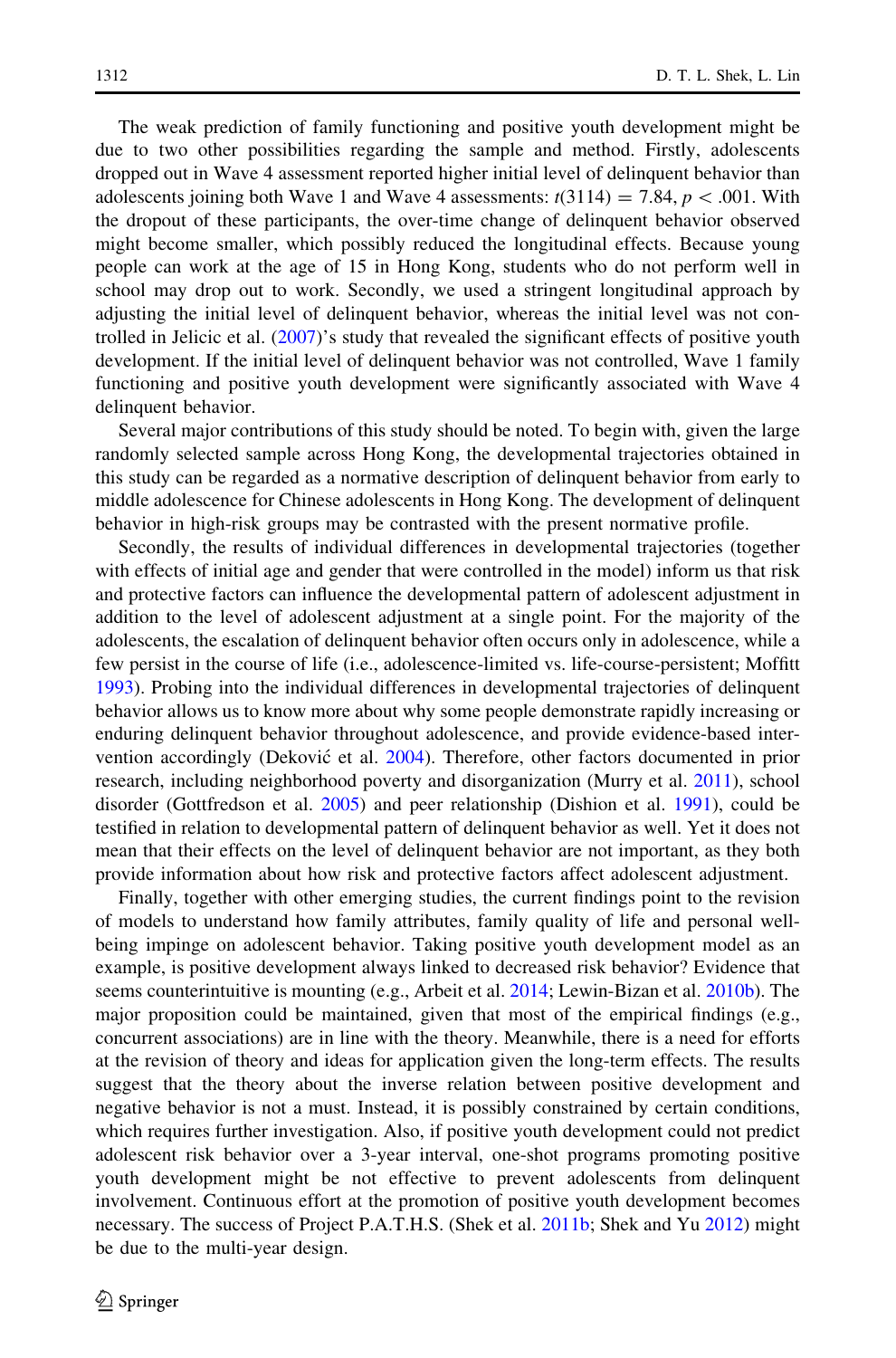This study is not without limitations. While we viewed delinquent behavior with a developmental perspective, we tested risk factors and protective factors as static factors in this study. However, it is possible that people move in and out of poverty over time (Mistry et al. [2002](#page-25-0)), and other factors also could be varying during the assessment period (e.g., family functioning, Cordova et al. [2014;](#page-24-0) positive youth development; Lewin-Bizan et al. [2010b](#page-25-0)). The lack of inquiry into such dynamics may be one of the reasons for weak longitudinal effects observed in this study. Therefore, tracking how changes of economic status, family structure, family functioning and positive youth development relate to development of delinquent behavior could be the next step for researchers to take. For example, we may categorize economic disadvantage status and family disruption by its duration (Pagani et al. [1999\)](#page-25-0). We could also test how developmental profiles of delinquent behavior relate to the trajectory of positive youth development (Arbeit et al. [2014;](#page-23-0) Lewin-Bizan et al. [2010b](#page-25-0)) and change of family functioning.

Another limitation of this study is the reliance on only self-reports to assess delinquent behavior. Adolescents might under-report their delinquent behavior due to social desirability and peer pressure, as they completed the questionnaire in a classroom setting with other participants. Therefore, replications with parental report, teacher report or peer report are highly encouraged to validate the developmental patterns (Bongers et al. [2003](#page-23-0)). Primarily, convergent evidence is needed by using multiple informants. Besides, adolescent delinquent behavior is possibly situation-specific (Moffitt [1993](#page-25-0)), and thus variations in results are expected due to different informants.

The third limitation regards the measures of positive youth development and delinquent behavior. The positive youth development perspective suggests that youth thriving is comprised of healthy and flourishing growth of multiple attributes (Lerner et al. [2010](#page-25-0)). We tested an arguable hypothesis of positive youth development that youth thriving is indicative of fewer problem behaviors (e.g., Lerner et al. [2010](#page-25-0)) in this research. However, because of the use of overall score to indicate positive youth development rather than the scores of different components, this research can only shed light on how overall thriving impacts on delinquent behavior. Similarly, we used the overall score of delinquent behavior, which was also applied in previous studies (e.g., Deković et al. [2003;](#page-24-0) Farrell et al. [2005](#page-24-0)). Yet it limits our conclusion to the overall delinquent level. To further probe into why the relation between positive youth development and problem behavior is not perfectly inverse, future studies might explore if different components of positive youth development bear distinct implications for reducing different delinquent acts. As to the practical application, Project P.A.T.H.S. including 120 teaching units with reference to 15 components of positive youth development (Shek et al. [2011b](#page-26-0)) have demonstrated the benefits of promoting these 15 components (Catalano et al. [2012](#page-23-0); Shek and Yu [2012\)](#page-26-0). Yet in order to provide further implication for prevention program, it is necessary to dig up which component will be more effective for minimizing delinquent involvement in the future (Shek and Sun [2013](#page-26-0)).

The fourth limitation is the lack of examination on peer group influence in our study although it is well-documented in the literature that peer has a unique effect on adolescent delinquent involvement (e.g., Ary et al. [1999](#page-23-0); Reitz et al. [2006](#page-25-0)). Additionally, the interplay of family and peer group is also salient in early adolescence (Lansford et al. [2003;](#page-25-0) Vitaro et al. [2000\)](#page-26-0). As such, further studies should be conducted to examine how developmental patterns of delinquent behavior vary according to the family and peer factors simultaneously (see Galambos et al. [2003\)](#page-24-0).

Lastly, the use of CSSA as an indicator of economic disadvantages limits the representativeness of poor adolescents. The adolescents who have no idea of whether their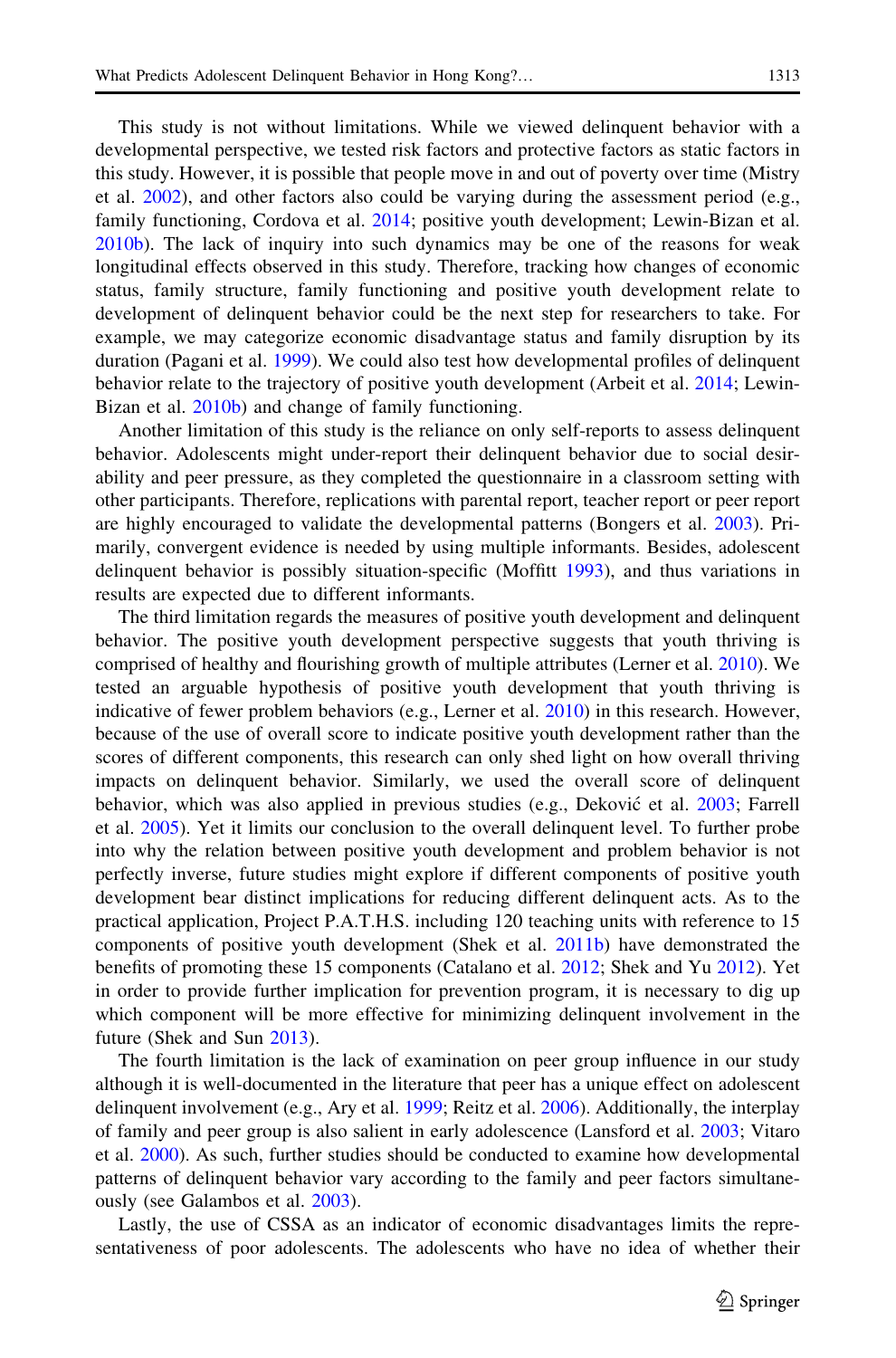<span id="page-23-0"></span>families are receiving CSSA and those who are poor but have not obtained this subsidy (such as the working poor or poor parents refusing to rely on welfare) would be excluded from the investigation. For an accurate objective index of economic status, parent-report family income would be more encouraged in the future studies. Yet such information is usually confidential information that the parents do not want to disclose. As the Hong Kong Government has released the first official poverty line recently (Ip [2013\)](#page-24-0), more studies are required to testify if people living under poverty line suffer from poor psychosocial quality of life in addition to economic well-being (Wong [2005\)](#page-26-0), and what factors may help poor adolescents in holistic development.

Acknowledgments This study and the Project P.A.T.H.S. are financially supported by the Hong Kong Jockey Club Charities Trust.

Open Access This article is distributed under the terms of the Creative Commons Attribution 4.0 International License [\(http://creativecommons.org/licenses/by/4.0/\)](http://creativecommons.org/licenses/by/4.0/), which permits unrestricted use, distribution, and reproduction in any medium, provided you give appropriate credit to the original author(s) and the source, provide a link to the Creative Commons license, and indicate if changes were made.

### References

- Aiken, L. S., & West, S. G. (1991). Multiple regression: Testing and interpreting interaction. Newbury Park, CA: Sage.
- Arbeit, M. R., Johnson, S. K., Champine, R. B., Greenman, K. N., Lerner, J. V., & Lerner, R. M. (2014). Profiles of problematic behaviors across adolescence: Covariations with indicators of positive youth development. Journal of Youth and Adolescence, 43(6), 971–990.
- Ary, D. V., Duncan, T. E., Duncan, S. C., & Hops, H. (1999). Adolescent problem behavior: The influence of parents and peers. Behaviour Research and Therapy, 37(3), 217–230.
- Benson, P. L., Scales, P. C., Hamilton, S. F., & Sesma, A. (2006). Positive youth development: Theory, research, and applications. In R. M. Lerner (Ed.), & W. Damon & R. M. Lerner (Editors-in-chief). Handbook of child psychology: Theoretical models of human development (Vol. 1, pp. 894–941). Hoboken, NJ: Wiley.
- Bongers, I. L., Koot, H. M., van der Ende, J., & Verhulst, F. C. (2003). The normative development of child and adolescent problem behavior. Journal of Abnormal Psychology, 112(2), 179–192.
- Bongers, I. L., Koot, H. M., van Der Ende, J., & Verhulst, F. C. (2004). Developmental trajectories of externalizing behaviors in childhood and adolescence. Child Development, 75(5), 1523–1537.
- Bradshaw, S., & Quirós, A. (2008). Women beneficiaries or women bearing the cost? A gendered analysis of the Red de Protección Social in Nicaragua. Development and Change, 39(5), 823–844.
- Breivik, K., & Olweus, D. (2006). Adolescent's adjustment in four post-divorce family structures: Single mother, stepfather, joint physical custody and single father families. Journal of Divorce & Remarriage, 44(3–4), 99–124.
- Brendgen, M., Vitaro, F., & Bukowski, W. M. (2000). Deviant friends and early adolescents' emotional and behavioral adjustment. Journal of Research on Adolescence, 10(2), 173–189.
- Buehler, C. (2006). Parents and peers in relation to early adolescent problem behavior. Journal of Marriage and Family, 68(1), 109–124.
- Buvinic, M., & Gupta, G. R. (1997). Female-headed households and female-maintained families: Are they worth targeting to reduce poverty in developing countries? Economic Development and Cultural Change, 45, 259–280.
- Catalano, R. F., Berglund, M. L., Ryan, J. A. M., Lonczak, H. S., & Hawkins, J. D. (2004). Positive youth development in the United States: Research findings on evaluations of positive youth development programs. The Annals of the American Academy of Political Social Science, 591(1), 98–124.
- Catalano, R. F., Fagan, A. A., Gavin, L. E., Greenberg, M. T., Irwin, C. E., Ross, D. A., & Shek, D. T. (2012). Worldwide application of prevention science in adolescent health. The Lancet, 379(9826), 1653–1664.
- Coleman, M., Ganong, L., & Fine, M. (2000). Reinvestigating remarriage: Another decade of progress. Journal of Marriage and Family, 62(4), 1288–1307.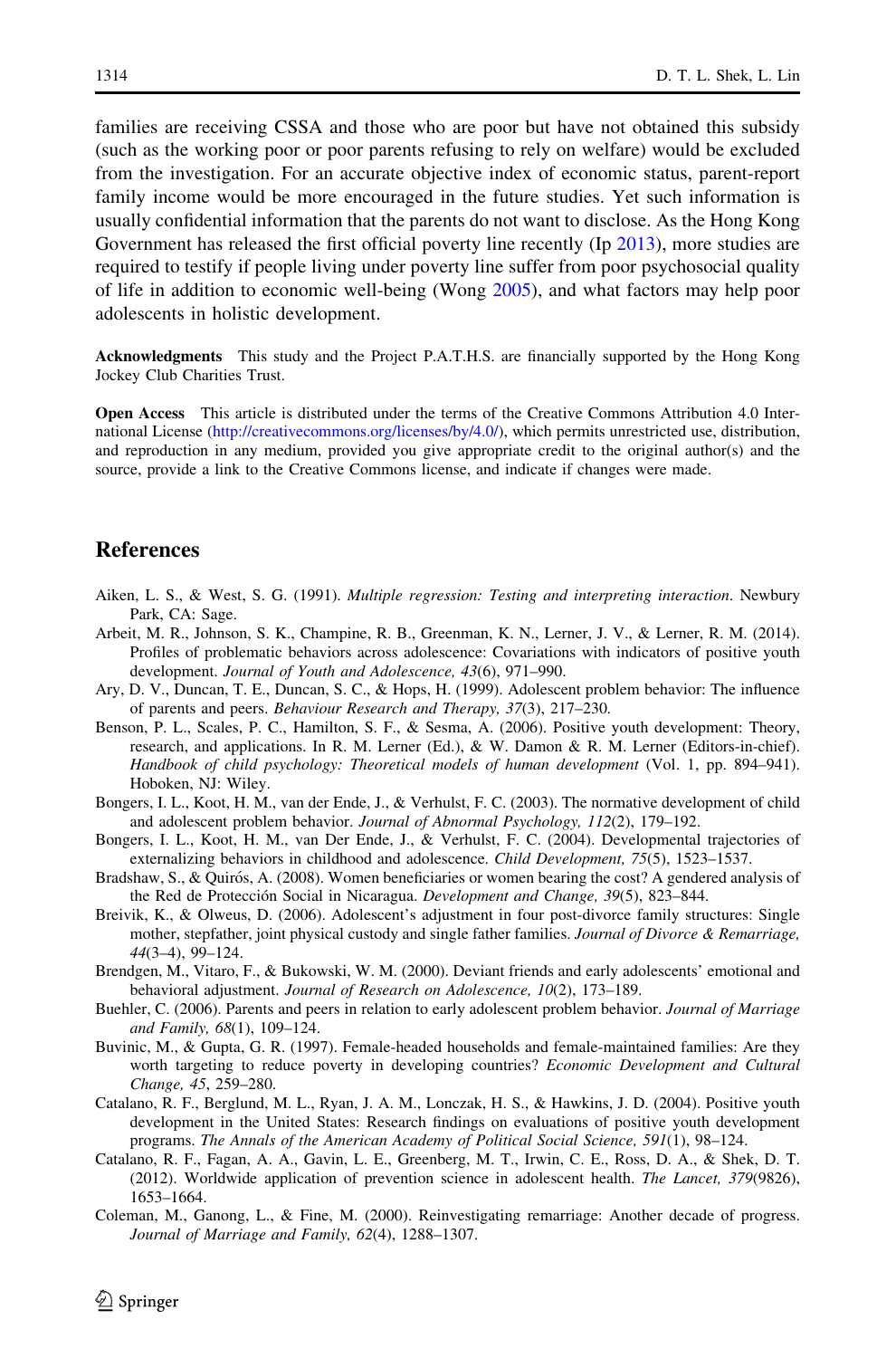- <span id="page-24-0"></span>Conger, R. D., & Conger, K. J. (2008). Understanding the processes through which economic hardship influences families and children. In D. R. Crane & T. B. Heaton (Eds.), *Handbook of families and* poverty (pp. 64–81). Los Angeles: Sage Publications.
- Conger, R. D., Ge, X., Elder, G. H, Jr, Lorenz, F. O., & Simons, R. L. (1994). Economic stress, coercive family process, and developmental problems of adolescents. Child Development, 65(2), 541–561.
- Cordova, D., Heinze, J., Mistry, R., Hsieh, H. F., Stoddard, S., Salas-Wright, C. P., & Zimmerman, M. A. (2014). Family functioning and parent support trajectories and substance use and misuse among minority urban adolescents: A latent class growth analysis. Substance Use and Misuse, 49(14), 1908–1919.
- Deković, M., Buist, K. L., & Reitz, E. (2004). Stability and changes in problem behavior during adolescence: Latent growth analysis. Journal of Youth and Adolescence, 33(1), 1–12.
- Deković, M., Janssens, J. M., & As, N. (2003). Family predictors of antisocial behavior in adolescence. Family Process, 42(2), 223–235.
- Delsing, M. J., van Aken, M. A., Oud, J. H., De Bruyn, E. E., & Scholte, R. H. (2005). Family loyalty and adolescent problem behavior: The validity of the family group effect. Journal of Research on Adolescence, 15(2), 127–150.
- Demuth, S., & Brown, S. L. (2004). Family structure, family processes, and adolescent delinquency: The significance of parental absence versus parental gender. Journal of Research in Crime and Delinquency,  $41(1)$ , 58-81.
- Dishion, T. J., Patterson, G. R., Stoolmiller, M., & Skinner, M. L. (1991). Family, school, and behavioral antecedents to early adolescent involvement with antisocial peers. Developmental Psychology, 27(1), 172–180.
- Dworkin, J. (2005). Risk taking as developmentally appropriate experimentation for college students. Journal of Adolescent Research, 20(2), 219–241.
- Farrell, A. D., Sullivan, T. N., Esposito, L. E., Meyer, A. L., & Valois, R. F. (2005). A latent growth curve analysis of the structure of aggression, drug use, and delinquent behaviors and their interrelations over time in urban and rural adolescents. Journal of Research on Adolescence, 15(2), 179–204.
- Fergusson, D. M., Swain-Campbell, N. R., & Horwood, L. J. (2002). Deviant peer affiliations, crime and substance use: A fixed effects regression analysis. Journal of Abnormal Child Psychology, 30(4), 419–430.
- Galambos, N. L., Barker, E. T., & Almeida, D. M. (2003). Parents do matter: Trajectories of change in externalizing and internalizing problems in early adolescence. Child Development, 74(2), 578–594.
- Geldhof, G. G., Bowers, E., Mueller, M., Napolitano, C., Callina, K., & Lerner, R. (2014). Longitudinal analysis of a very short measure of positive youth development. Journal of Youth and Adolescence, 43(6), 933–949.
- Gonzales, N. A., Coxe, S., Roosa, M. W., White, R. M., Knight, G. P., Zeiders, K. H., & Saenz, D. (2011). Economic hardship, neighborhood context, and parenting: Prospective effects on Mexican-American adolescent's mental health. American Journal of Community Psychology, 47(1–2), 98–113.
- Gottfredson, G. D., Gottfredson, D. C., Payne, A. A., & Gottfredson, N. C. (2005). School climate predictors of school disorder: Results from a national study of delinquency prevention in schools. Journal of Research in Crime and Delinquency, 42(4), 412–444.
- Hirschi, T. (1969). *Causes of delinquency*. Berkeley, CA: University of California Press.
- Hoeve, M., Blokland, A., Dubas, J. S., Loeber, R., Gerris, J. R., & van der Laan, P. H. (2008). Trajectories of delinquency and parenting styles. Journal of Abnormal Child Psychology, 36(2), 223–235.
- Hoeve, M., Stams, G. J. J., Van Der Put, C. E., Dubas, J. S., van der Laan, P. H., & Gerris, J. R. (2012). A meta-analysis of attachment to parents and delinquency. Journal of Abnormal Child Psychology, 40(5), 771–785.
- Ip, K. (2013). Poverty strategy in the works, says Lam. The Standard. [http://www.thestandard.com.hk/news\\_](http://www.thestandard.com.hk/news_detail.asp%3fart_id%3d138033%26con_type%3d1) [detail.asp?art\\_id=138033&con\\_type=1](http://www.thestandard.com.hk/news_detail.asp%3fart_id%3d138033%26con_type%3d1)
- Jelicic, H., Bobek, D. L., Phelps, E., Lerner, R. M., & Lerner, J. V. (2007). Using positive youth development to predict contribution and risk behaviors in early adolescence: Findings from the first two waves of the 4-H Study of Positive Youth Development. International Journal of Behavioral Development, 31(3), 263–273.
- Jessor, R., & Turbin, M. S. (2014). Parsing protection and risk for problem behavior versus pro-social behavior among US and Chinese adolescents. Journal of Youth and Adolescence, 43(7), 1037–1051.
- Jessor, R., Turbin, M. S., Costa, F. M., Dong, Q., Zhang, H., & Wang, C. (2003). Adolescent problem behavior in China and the United States: A cross-national study of psychosocial protective factors. Journal of Research on Adolescence, 13(3), 329–360.
- Jeynes, W. H. (2006). The impact of parental remarriage on children: A meta-analysis. Marriage & Family Review, 40(4), 75–102.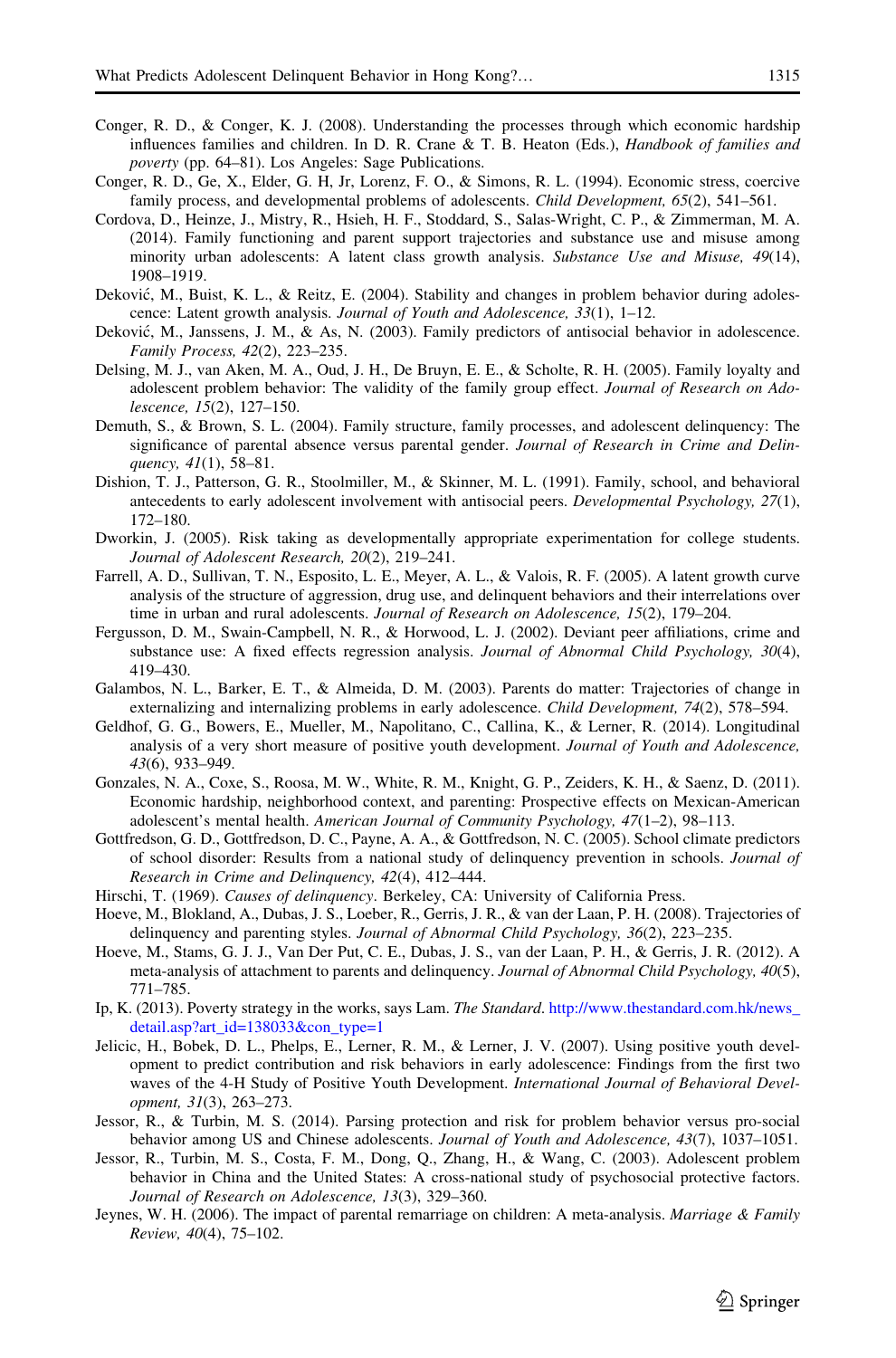- <span id="page-25-0"></span>Jolliffe, D. (2013). Exploring the relationship between the five-factor model of personality, social factors and self-reported delinquency. Personality and Individual Differences, 55(1), 47–52.
- Kim, J. E., Hetherington, E. M., & Reiss, D. (1999). Associations among family relationships, antisocial peers, and adolescents' externalizing behaviors: Gender and family type differences. Child Development, 70(5), 1209–1230.
- Lansford, J. E. (2009). Parental divorce and children's adjustment. Perspectives on Psychological Science, 4(2), 140–152.
- Lansford, J. E., Criss, M. M., Pettit, G. S., Dodge, K. A., & Bates, J. E. (2003). Friendship quality, peer group affiliation, and peer antisocial behavior as moderators of the link between negative parenting and adolescent externalizing behavior. Journal of Research on Adolescence, 13(2), 161–184.
- Lee, V. E. (2000). Using hierarchical linear modeling to study social contexts: The case of school effects. Educational Psychologist, 35(2), 125–141.
- Lerner, J. V., Bowers, E. P., Minor, K., Lewin-Bizan, S., Boyd, M. J., Mueller, M. K. et al. (2012). Positive youth development: Processes, philosophies, and programs. In R. M. Lerner, M. A. Easterbrooks & J. Mistry (Eds.), & I. B. Weiner (Editor-in-Chief). Comprehensive handbook of psychology: Developmental psychology (Vol. 6, pp. 365–392). New York: Wiley.
- Lerner, R. M., von Eye, A., Lerner, J. V., Lewin-Bizan, S., & Bowers, E. P. (2010). The meaning and measurement of thriving in adolescence: Findings from the 4-H Study of Positive Youth Development. Journal of Youth and Adolescence, 39(7), 707–719.
- Lewin-Bizan, S., Bowers, E. P., & Lerner, R. M. (2010a). One good thing leads to another: Cascades of positive youth development among American adolescents. Development and Psychopathology, 22(4), 759–770.
- Lewin-Bizan, S., Lynch, A. D., Fay, K., Schmid, K., McPherran, C., Lerner, J. V., & Lerner, R. M. (2010b). Trajectories of positive and negative behaviors from early- to middle-adolescence. Journal of Youth and Adolescence, 39(7), 751–763.
- Malone, P. S., Lansford, J. E., Castellino, D. R., Berlin, L. J., Dodge, K. A., Bates, J. E., & Pettit, G. S. (2004). Divorce and child behavior problems: Applying latent change score models to life event data. Structural Equation Modeling, 11(3), 401–423.
- Marsiglia, F. F., Parsai, M., & Kulis, S. (2009). Effects of familism and family cohesion on problem behaviors among adolescents in Mexican immigrant families in the southwest United States. Journal of Ethnic & Cultural Diversity in Social Work, 18(3), 203–220.
- McLoyd, V. C. (1998). Socioeconomic disadvantage and child development. American Psychologist, 53(2), 185–204.
- McLoyd, V. C., Kaplan, R., Purtell, K. M., Bagley, E., Hardaway, C. R., & Smalls, C. (2009). Poverty and socioeconomic disadvantage in adolescence. In R. M. Lerner & L. Steinberg (Eds.), *Handbook of* adolescent psychology (3rd ed., Vol. 2, pp. 444–491). Hoboken, NJ: Wiley.
- Mistry, R. S., Vandewater, E. A., Houston, A. C., & McLoyd, V. C. (2002). Economic well-being and children's social adjustment: The role of family process in an ethnically diverse low income sample. Child Development, 73(3), 935–951.
- Moffitt, T. E. (1993). Adolescence-limited and life-course-persistent antisocial behavior: A developmental taxonomy. Psychological Review, 100(4), 674–701.
- Murry, M. V., Berkel, C., Gaylord-Harden, N. K., Copeland-Linder, N., & Nation, M. (2011). Neighborhood poverty and adolescent development. Journal of Research on Adolescence, 21(1), 114–128.
- Overbeek, G., Vollebergh, W., Meeus, W., Engels, R., & Luijpers, E. (2001). Course, co-occurrence, and longitudinal associations of emotional disturbance and delinquency from adolescence to young adulthood: A six-year three-wave study. Journal of Youth and Adolescence, 30(4), 401–426.
- Pagani, L., Boulerice, B., Vitaro, F., & Tremblay, R. E. (1999). Effects of poverty on academic failure and delinquency in boys: A change and process model approach. Journal of Child Psychology and Psychiatry, 40(8), 1209–1219.
- Pardini, D. A., Fite, P. J., & Burke, J. D. (2008). Bidirectional associations between parenting practices and conduct problems in boys from childhood to adolescence: The moderating effect of age and African-American ethnicity. Journal of Abnormal Child Psychology, 36(5), 647–662.
- Pettit, G. S., Bates, J. E., & Dodge, K. A. (1997). Supportive parenting, ecological context, and children's adjustment: A seven-year longitudinal study. Child Development, 68(5), 908–923.
- Quatman, T. (1997). High functioning families: Developing a prototype. Family Therapy, 24(3), 143–165.
- Rebellon, C. J. (2002). Reconsidering the broken homes/delinquency relationship and exploring its mediating mechanism. Criminology, 40(1), 103–136.
- Reitz, E., Deković, M., Meijer, A. M., & Engels, R. C. (2006). Longitudinal relations among parenting, best friends, and early adolescent problem behavior testing bidirectional effects. The Journal of Early Adolescence, 26(3), 272–295.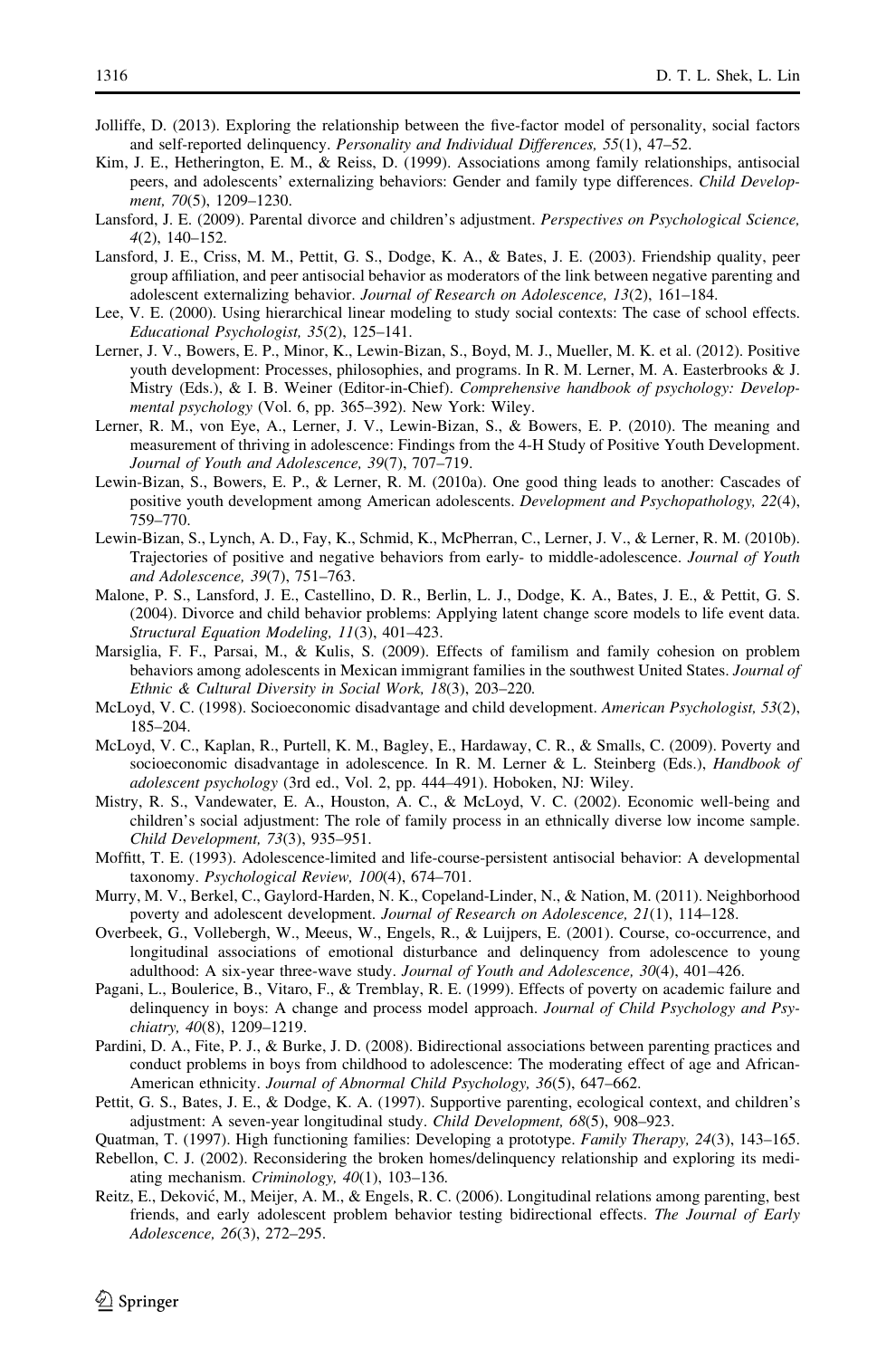- <span id="page-26-0"></span>Roth, J. L., & Brooks-Gunn, J. (2003). What exactly is a youth development program? Answers from research and practice. Applied Developmental Science, 7(2), 94–111.
- Santisteban, D. A., Coatsworth, J. D., Perez-Vidal, A., Kurtines, W. M., Schwartz, S. J., LaPerriere, A., & Szapocznik, J. (2003). Efficacy of brief strategic family therapy in modifying Hispanic adolescent behavior problems and substance use. Journal of Family Psychology, 17(1), 121.
- Schwartz, S. J., Pantin, H., Prado, G., Sullivan, S., & Szapocznik, J. (2005). Family functioning, identity, and problem behavior in Hispanic immigrant early adolescents. The Journal of Early Adolescence, 25(4), 392–420.
- Shek, D. T. L. (2002a). Assessment of family functioning in Chinese adolescents: The Chinese Family Assessment Instrument. In N. N. Singh, T. H. Ollendick, & A. N. Singh (Eds.), International perspectives on child and adolescent mental health (Vol. 2, pp. 297-316). Kuala Lumpur: Elsevier.
- Shek, D. T. L. (2002b). Family functioning and psychological well-being, school adjustment, and problem behavior in Chinese adolescents with and without economic disadvantage. The Journal of Genetic Psychology, 163(4), 497–502.
- Shek, D. T. L. (2005). A longitudinal study of perceived family functioning and adolescent adjustment in Chinese adolescents with economic disadvantage. Journal of Family Issues, 26(4), 518–543.
- Shek, D. T. L., & Leung, H. (2013). Positive youth development, life satisfaction and problem behaviors of adolescents in intact and non-intact families in Hong Kong. Frontiers in Pediatrics, 1. [http://www.](http://www.ncbi.nlm.nih.gov/pmc/articles/PMC3860885/) [ncbi.nlm.nih.gov/pmc/articles/PMC3860885/](http://www.ncbi.nlm.nih.gov/pmc/articles/PMC3860885/)
- Shek, D. T. L., & Lin, L. (2014a). Development of delinquent behavior in early adolescents in Hong Kong. In D. T. L. Shek, R. C. F. Sun, & C. M. S. Ma (Eds.), Chinese adolescents in Hong Kong—Family life, psychological well-being and risk behavior (pp. 111–132). Singapore: Springer.
- Shek, D. T. L., & Lin, L. (2014b). Personal well-being and family quality of life of early adolescents in Hong Kong: Do economic disadvantage and time matter? Social Indicators Research, 117(3), 795–809.
- Shek, D. T. L., & Ma, C. (2011). Longitudinal data analyses using linear mixed models in SPSS: concepts, procedures and illustrations. The Scientific World Journal, 11, 42–76.
- Shek, D. T. L., Ma, H. K., & Sun, R. C. F. (2011a). A brief overview of adolescent developmental problems in Hong Kong. The Scientific World Journal, 11, 2243–2256.
- Shek, D. T. L., Ma, H. K., & Sun, R. C. (2011b). Development of a new curriculum in a positive youth development program: the Project PATHS in Hong Kong. The Scientific World Journal, 11, 2207–2218.
- Shek, D. T. L., Siu, A. M. H., & Lee, T. Y. (2007). The Chinese positive youth development scale: A validation study. Research on Social Work Practice, 17(3), 380–391.
- Shek, D. T. L., & Sun, R. C. F. (2013). Lessons learned, emergent issues, and future directions. In D. T. L. Shek & R. C. F. Sun (Eds.), Development and evaluation of Positive Adolescent Training through Holistic Social Programs (P.A.T.H.S.) (pp. 265–278). Singapore: Springer.
- Shek, D. T. L., & Yu, L. (2012). Longitudinal impact of the project PATHS on adolescent risk behavior: What happened after five years? The Scientific World Journal. [http://www.hindawi.com/journals/tswj/](http://www.hindawi.com/journals/tswj/2012/316029/abs/) [2012/316029/abs/](http://www.hindawi.com/journals/tswj/2012/316029/abs/)
- Singer, J. D., & Willett, J. B. (2003). Applied longitudinal data analysis: Modeling change and event occurrence. London, England: Oxford University Press.
- Stanger, C., Achenbach, T. M., & Verhulst, F. C. (1997). Accelerated longitudinal comparisons of aggressive versus delinquent syndromes. Development and Psychopathology, 9(1), 43–58.
- Sun, R. C. F., & Shek, D. T. L. (2010). Life satisfaction, positive youth development, and problem behaviour among Chinese adolescents in Hong Kong. Social Indicators Research, 95(3), 455–474.
- Sun, R. C. F., & Shek, D. T. L. (2012). Positive youth development, life satisfaction and problem behaviour among Chinese adolescents in Hong Kong: A replication. Social Indicators Research, 105(3), 541–559.
- Sun, R. C. F., & Shek, D. T. L. (2013). Longitudinal influences of positive youth development and life satisfaction on problem behaviour among adolescents in Hong Kong. Social Indicators Research, 114(3), 1171–1197.
- Vanassche, S., Sodermans, A. K., Matthijs, K., & Swicegood, G. (2014). The effects of family type, family relationships and parental role models on delinquency and alcohol use among Flemish adolescents. Journal of Child and Family Studies, 23(1), 128–143.
- VanderValk, I., Spruijt, E., de Goede, M., Maas, C., & Meeus, W. (2005). Family structure and problem behavior of adolescents and young adults: A growth-curve study. Journal of Youth and Adolescence, 34(6), 533–546.
- Vitaro, F., Brendgen, M., & Tremblay, R. E. (2000). Influence of deviant friends on delinquency: Searching for moderator variables. Journal of Abnormal Child Psychology, 28(4), 313–325.
- Wong, H. (2005). The quality of life of Hong Kong's poor households in the 1990s: Levels of expenditure, income security and poverty. Social Indicators Research, 71(1–3), 411–440.